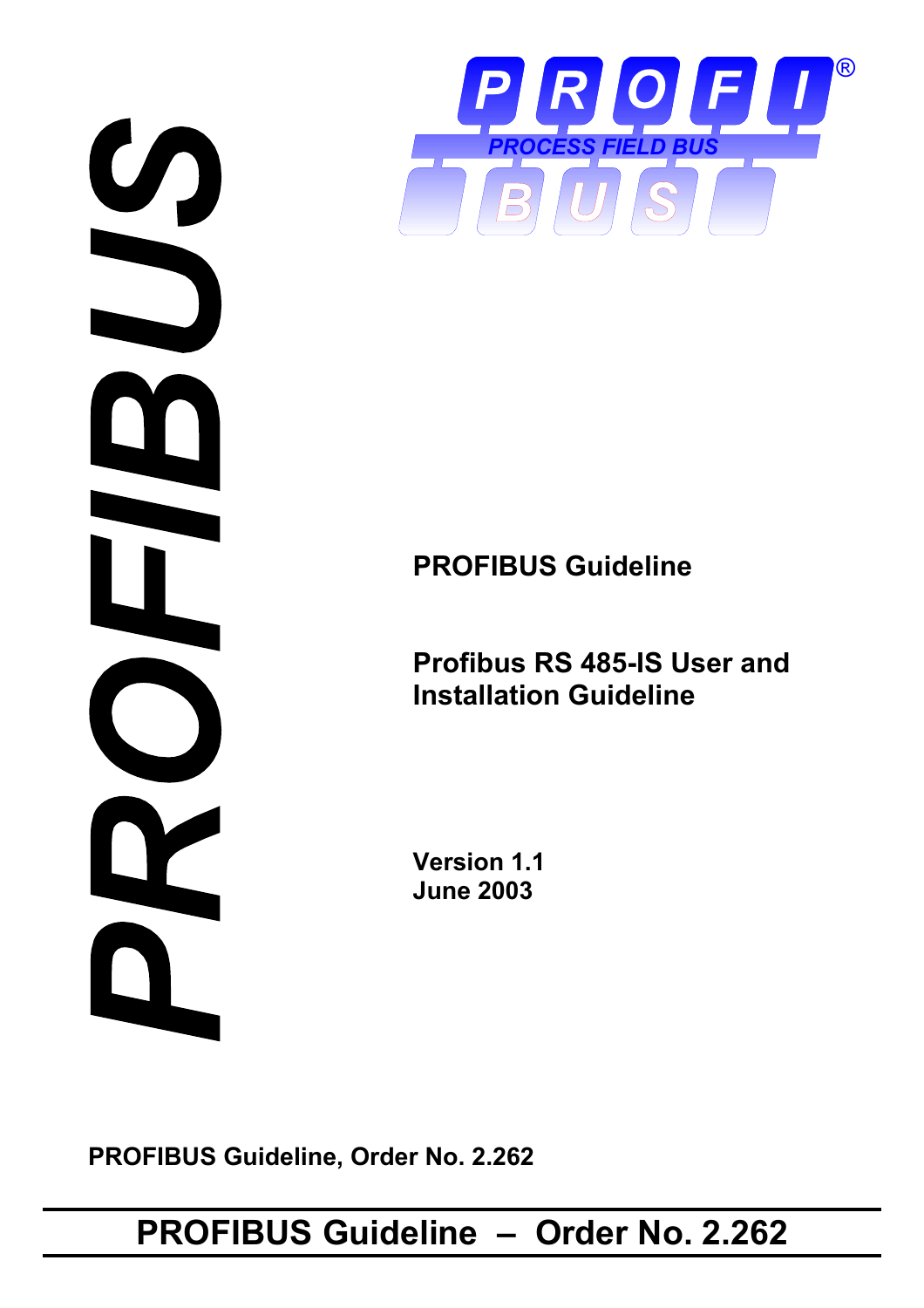# **Profibus RS 485-IS User and Installation Guideline**

## **Version 1.1 June 2003**

Prepared by the PROFIBUS Working Group WG7 "Intrinsic Safety" in the Technical Committee TC2 "Communication Profiles".

Publisher: PROFIBUS Nutzerorganisation e.V. Haid-und-Neu-Str. 7 D-76131 Karlsruhe

Phone: ++ 721 / 96 58 590 Fax: ++ 721 / 96 58 589 pi@profibus.com www.profibus.com

No part of this publication may be reproduced or utilised in any form or by any means, electronic or mechanical, including photocopying and microfilm, without permission in writing from the publisher.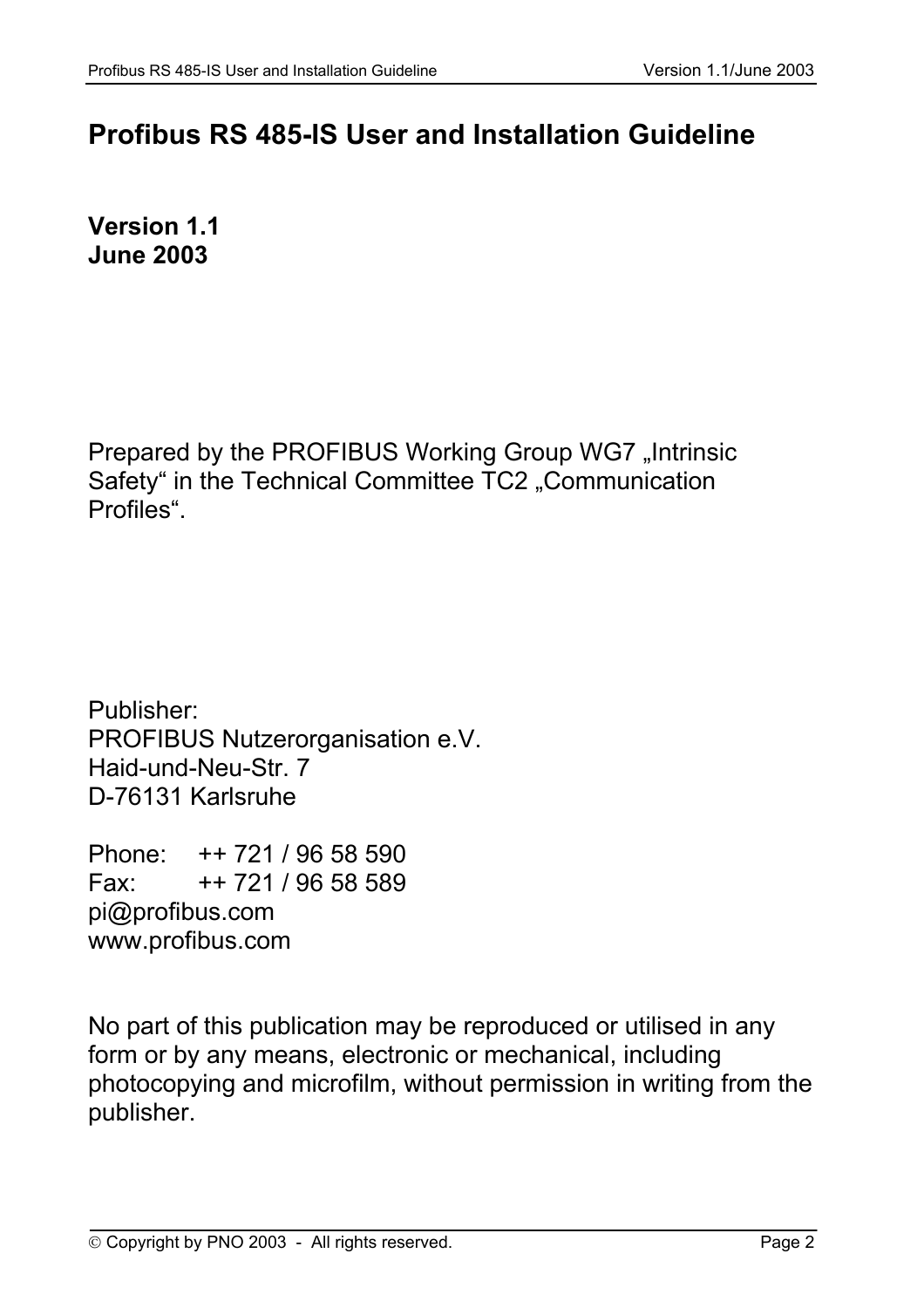# **Contents**

| 1            |     |       |                                                                         |  |
|--------------|-----|-------|-------------------------------------------------------------------------|--|
|              | 1.1 |       |                                                                         |  |
|              | 1.2 |       |                                                                         |  |
|              | 1.3 |       |                                                                         |  |
|              | 1.4 |       |                                                                         |  |
| $\mathbf{2}$ |     |       |                                                                         |  |
|              | 2.1 |       |                                                                         |  |
|              |     | 2.1.1 |                                                                         |  |
|              |     | 2.1.2 |                                                                         |  |
|              |     | 2.1.3 |                                                                         |  |
|              |     | 2.1.4 |                                                                         |  |
|              |     | 2.1.5 |                                                                         |  |
|              |     | 2.1.6 |                                                                         |  |
|              |     | 2.1.7 |                                                                         |  |
|              | 2.2 |       |                                                                         |  |
|              | 2.3 |       |                                                                         |  |
|              |     | 2.3.1 |                                                                         |  |
|              |     | 2.3.2 |                                                                         |  |
|              | 2.4 |       |                                                                         |  |
|              | 2.5 |       |                                                                         |  |
|              |     | 2.5.1 |                                                                         |  |
|              |     | 2.5.2 |                                                                         |  |
|              |     |       |                                                                         |  |
|              |     | 2.6.1 |                                                                         |  |
|              |     | 2.6.2 |                                                                         |  |
| 3            |     |       |                                                                         |  |
|              | 3.1 |       |                                                                         |  |
|              | 3.2 |       |                                                                         |  |
|              |     | 3.2.1 |                                                                         |  |
|              | 3.3 |       |                                                                         |  |
|              |     | 3.3.1 |                                                                         |  |
|              |     | 3.3.2 | Relationship between cable cross-section (diameter), temperature class, |  |
|              |     |       |                                                                         |  |
|              |     | 3.3.3 |                                                                         |  |
|              | 3.4 |       |                                                                         |  |
|              | 3.5 |       |                                                                         |  |
|              | 3.6 |       |                                                                         |  |
| 4            |     |       |                                                                         |  |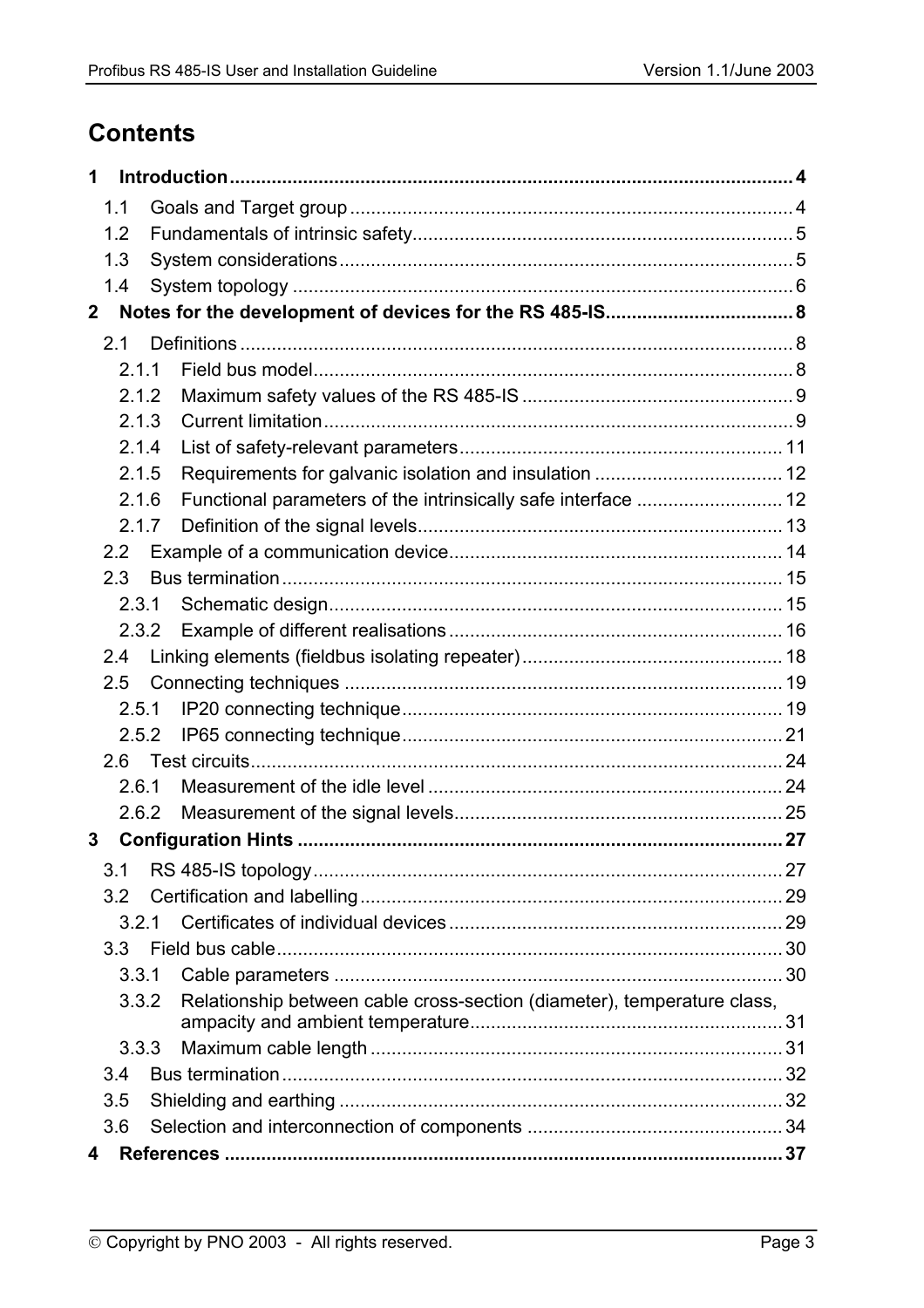## <span id="page-3-0"></span>**1 Introduction**

### **1.1 Goals and Target group**

The classical Profibus DP is a high-speed communications system with RS 485 or optical-fibre transmission technology. It was originally intended for manufacturing automation. As it became more widespread, the Profibus DP made its way into process automation. Its deployment in process automation required an intrinsically safe "physical layer". This layer was adapted on the basis of IEC 61158-2. The FISCO model was developed for intrinsic safety.

This intrinsically safe "physical layer" was developed primarily for the connection of buspowered field devices with a data transmission rate of 31.25 kBit/s. This system is wellproven in many applications, most notably in pressure transmitters, temperature transmitters and positioners.

For systems or subsystems in hazardous areas having a particularly high information flow or tough dynamic requirements, a field bus with a higher data transmission rate was essential

Solutions are possible using different explosion protection measures (e.g. Ex e, Ex d, Ex i etc.).

This manual guide describes the solution for explosion protection type Ex i on the basis of the RS 485.

The name of the "physical layer" is RS 485-IS.

This guideline details the specifications for the "physical layer" of the RS 485-IS field bus on whose basis a simple combination / integration of different field devices is possible. This considerably simplifies the engineering and project planning, the installation and the verification of the intrinsic safety.

The manual is intended to

- Assist developers in developing their circuits in such a way that they function with other devices in this guideline in a sufficiently safe manner as regards function and Ex-protection,
- Support network engineers and project managers in designing the bus system in accordance with the task at hand and such that it is guaranteed to function safely following correct installation,
- Be an aid to installation technicians during on-site installations so that safe operation is assured,
- Serve as a useful reference for maintenance personnel working on the running network.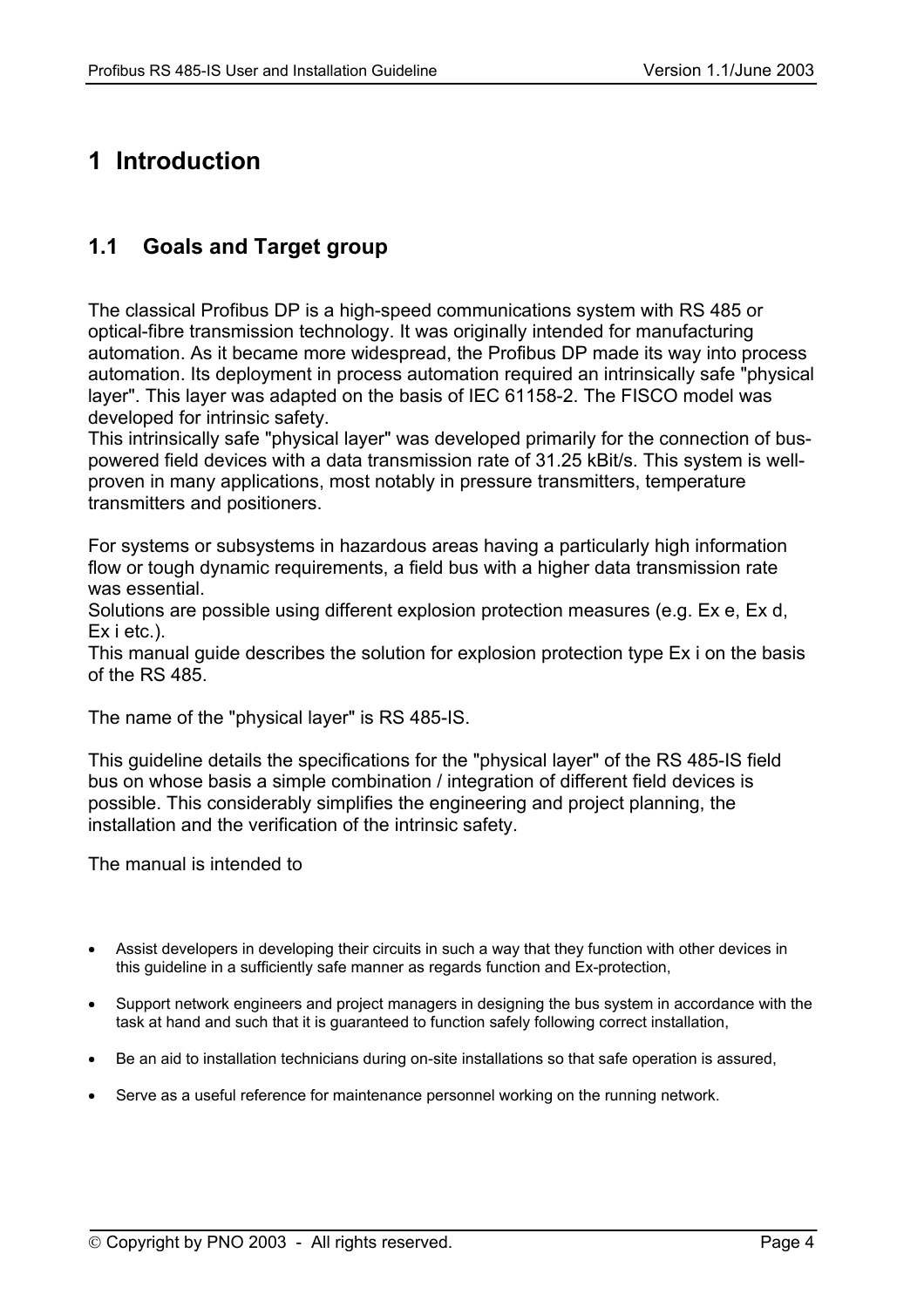### <span id="page-4-0"></span>**1.2 Fundamentals of intrinsic safety**

By contrast to the field bus in accordance with the FISCO model, for which there is only one active source and the remaining devices are connected passively and can only absorb power, the RS 485-IS is a field bus in which all devices are active. All devices are supplied from outside and can provide power to the field bus. The case in question involves the interconnection of intrinsically safe circuits. Usually, the safety-related verification of such systems is very laborious. This manual simplifies that verification considerably.

In an intrinsically safe circuit, only a maximum amount of energy is permissible when considering the inductances and capacitances which exist. This maximum amount of energy is described by the ignition curves.

The analysis carried out by the PTB (Physikalisch-Technische Bundesanstalt) on behalf of well-known manufacturers PTB – Mitteilungen /1/ forms the basis for the RS 485-IS.

A maximum output voltage of Uo = 4.2 V was chosen in the case of the RS 485-IS. With this voltage level and with the cable employed (L/R ratio < 15 µH/Ohm), a total maximum current of  $\Sigma$  Io = 4.8 A is intrinsically safe.

#### **1.3 System considerations**

In addition to the function-dependent considerations, safety-related aspects must also be taken into consideration when combining heterogeneous field devices and components in one system. Both of these views are normally closely associated with one another.

Extensive measurements demonstrated that, in the range of parameters analysed, the probability of explosion does not increase on account of the connection of cables with distributed inductances and capacitances. On account of the low voltage levels on the cable, the capacitance of the cable is of minor significance. The resistance and inductance of the cable are decisive for the probability of explosion. The cable length is not limited from a safety viewpoint because the worst case was taken into account. However, the cable length is limited by functional restrictions.

When considering the system from a safety viewpoint, the parameters of the bus cable employed and the maximum total current in the bus cable must chiefly be taken into account. Furthermore, the safety-related parameters, such as the maximum permissible voltage etc., of the individual field devices must be considered.

The maximum number of devices per bus cable is limited to 32 by the specification of EIA-485 (RS 485). From a safety point of view, the number is limited via the individual currents of the stations and the permissible total current. The maximum permissible total current must be greater than or equal to the total of all individual currents in the bus segment. For 32 devices in the bus cable which comply with this manual, the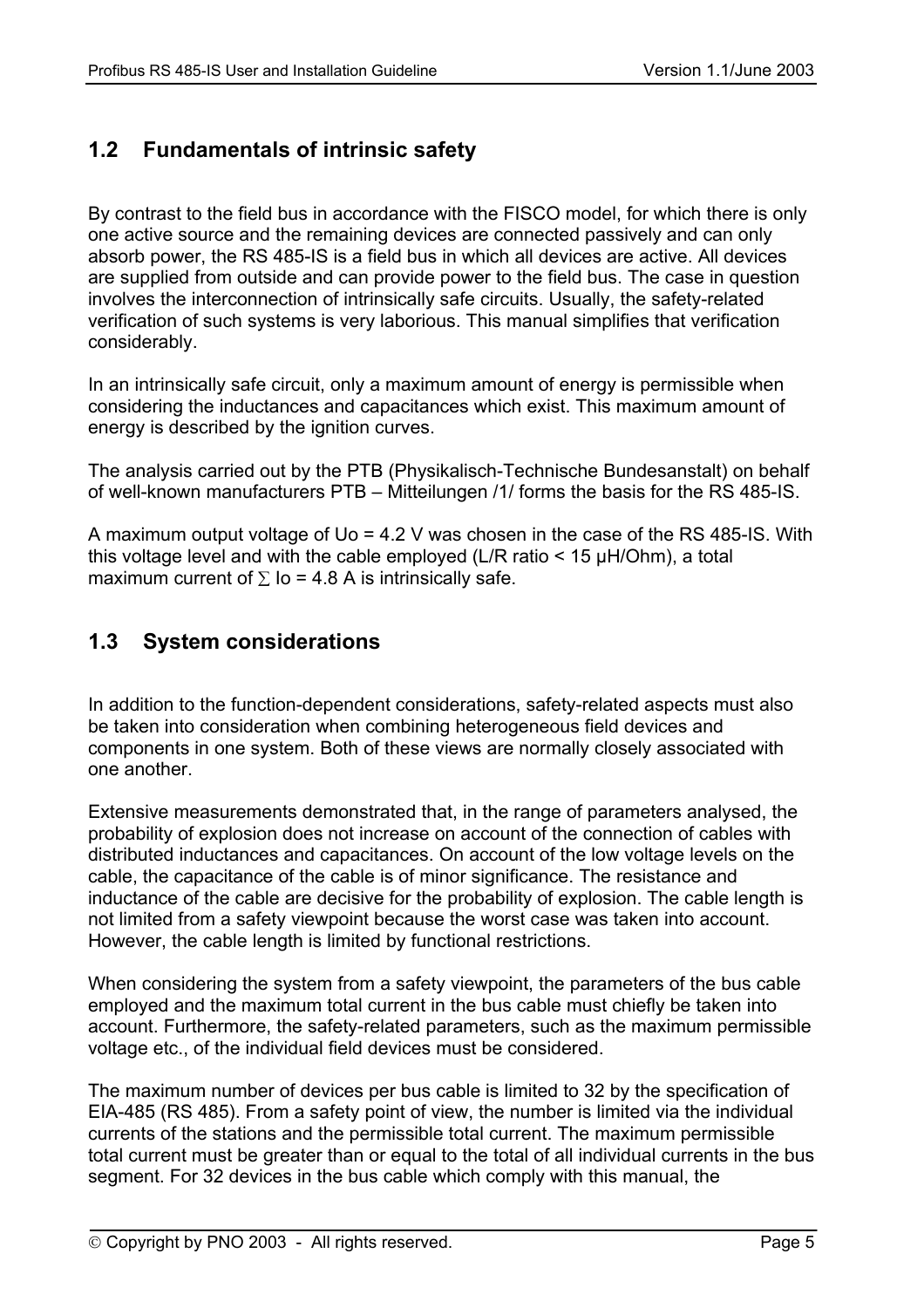<span id="page-5-0"></span>permissible total current is not exceeded. As regards the number of devices, it must be noted that built-in repeaters or gateways must also be considered.

### **1.4 System topology**

A significant characteristic of the RS 485-IS is that it can be integrated easily into systems with existing Profibus DP RS 485 devices. That means that the entire Profibus infrastructure (e.g. gateways to other networks, engineer consoles, display and operating devices ...) can be used. The integration of the RS 485-IS into the remaining Profibus world is realized by using fieldbus isolating repeater with integrated barriers. These fieldbus isolating repeaters can be situated both outside of and within the hazardous area. The Profibus telegrams are transmitted unaltered.

The following topologies (as well as other possibilities) can be realised with Profibus.



#### **Figure 1-1**

- OS: **O**perating **S**tation
- AS: Automation **S**ystem
- EC: **E**ngineering **c**onsole
- GW: **G**ate**w**ay
- SiC: **Si**gnal **C**oupler
- R: Fieldbus Isolating **R**epeater
- WAN: **W**ide **A**rea **N**etwork
- MBP: **M**anchester coded **B**us **P**owered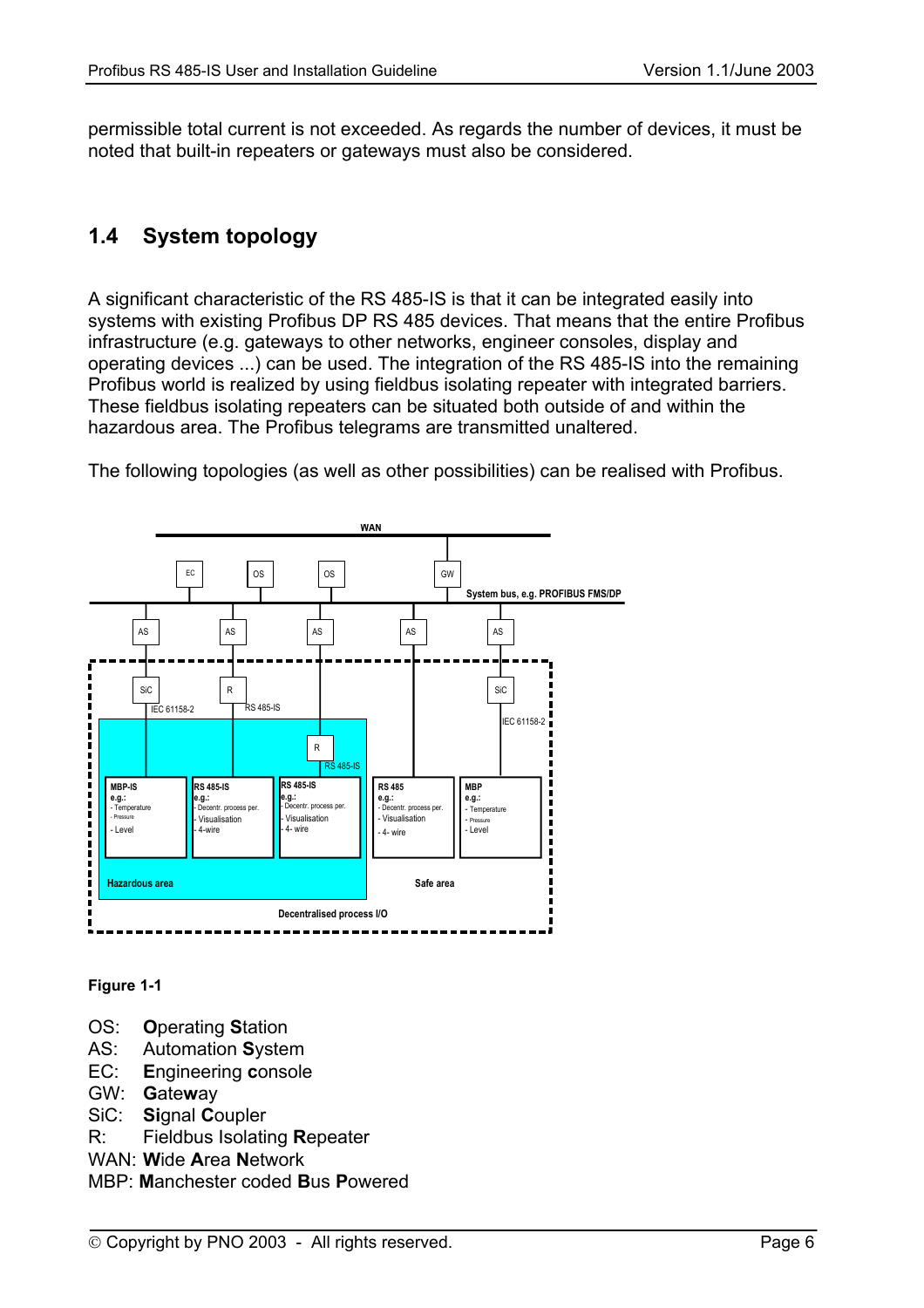

#### **Figure 1-2 Intrinsically-safe connection of PROFIBUS RS 485-IS with PROFIBUS DP RS 485**

Note: Under certain circumstances, devices which are installed in the hazardous area must be protected with additional explosion measures (Ex e, d, m, etc ....).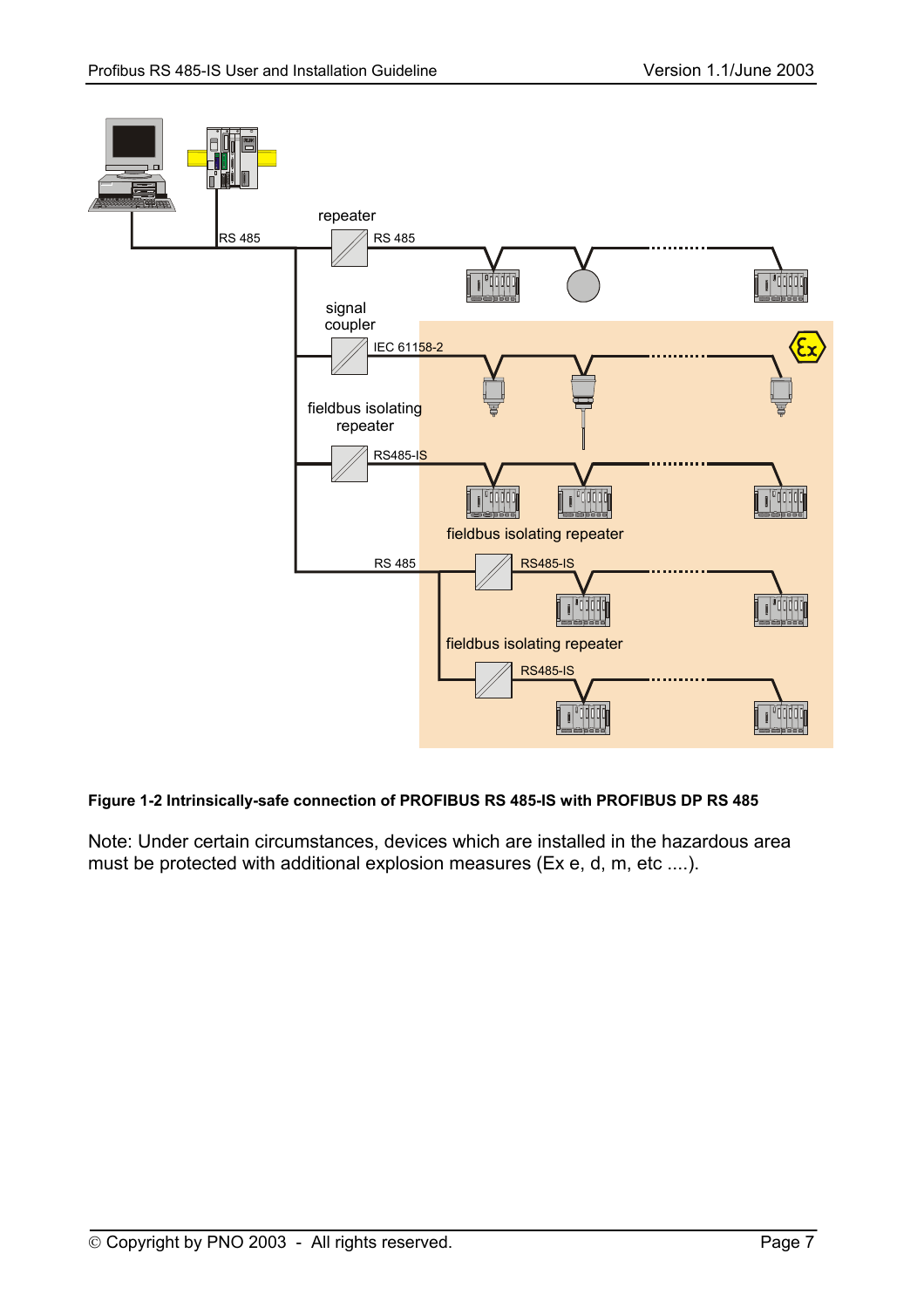## <span id="page-7-0"></span>**2 Notes for the development of devices for the RS 485-IS**

Section 2 is based on the standard IEC 61158/IEC61784 /3/ and EIA-485 /4/. This section deals with the deviations from this standard, which are necessary for the RS 485-IS.

#### **2.1 Definitions**

#### **2.1.1 Field bus model**

A basic set-up of the field bus model is shown in Figure 2-1. An fieldbus isolating repeater is (usually) located in the "non-hazardous area" for the safe separation of the intrinsically-safe bus segment from the non-intrinsically-safe bus segment. Other connected communications devices (field devices) are located in the "hazardous area". The bus cable is terminated at both ends by means of an external active bus termination or a bus termination integrated in a field device. All communications devices are supplied by external voltage sources and possess the means of safely limiting the current and voltage on the bus.



**Figure 2-1: Field bus model with RS 485-IS**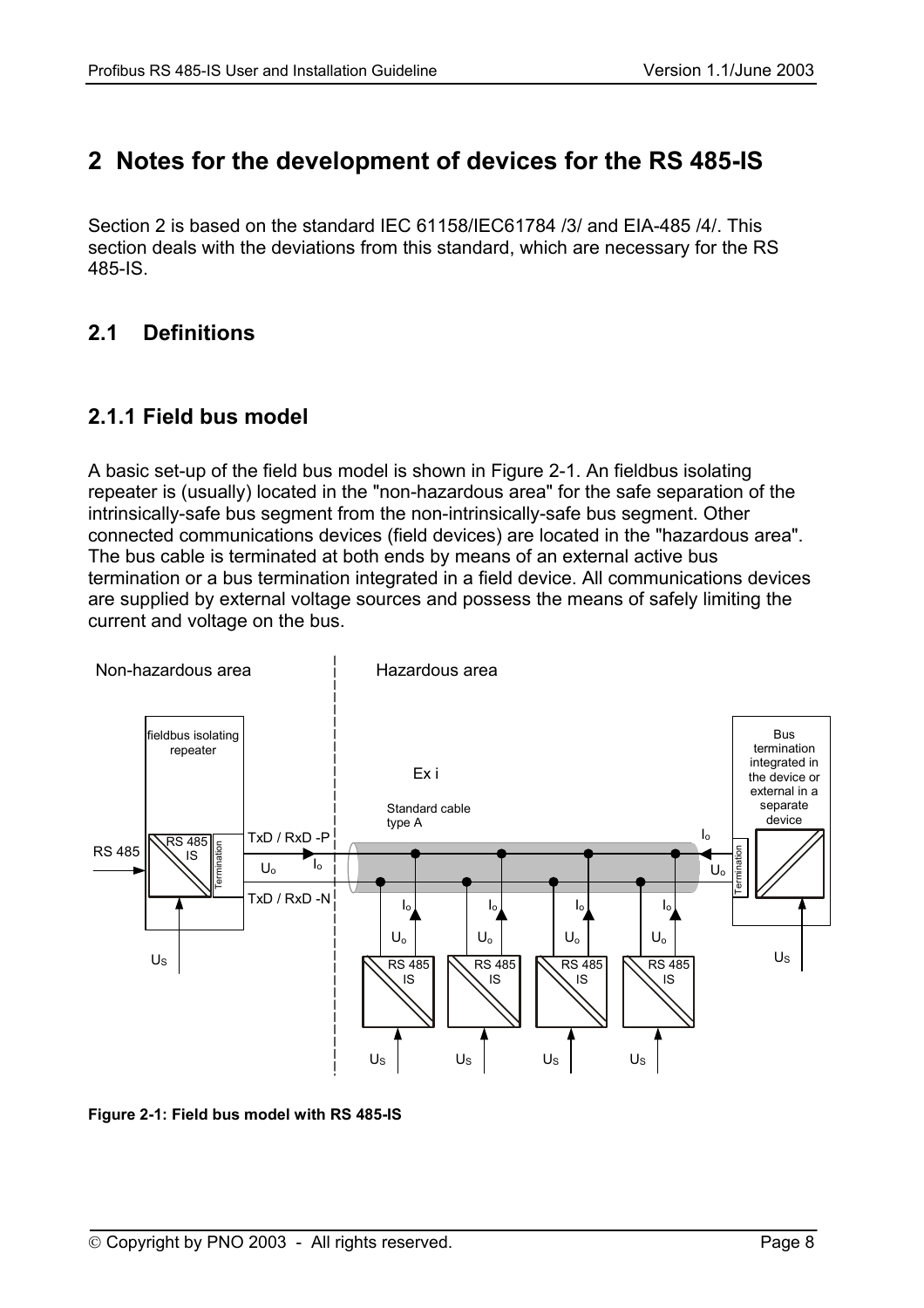### <span id="page-8-0"></span>**2.1.2 Maximum safety values of the RS 485-IS**

The stipulations pertaining to the RS 485-IS can be found in the PTB – Mitteilungen /1/ and are defined as follows:

| Maximum input voltage between the signal wires | $U_i = 4.2 V$             |
|------------------------------------------------|---------------------------|
| Maximum input current in the signal wires      | $I_i = 4.8$ A             |
| The characteristic of the circuit is linear.   |                           |
| Maximum L/R ratio of the cable                 | $L'/R' = 15 \mu H/\Omega$ |

For a voltage below 10 V- the cable capacitance does not cause any additional danger. However, for functional reasons, the cable capacitance for the bus cable is limited to C'  $<$  40 nF/km.

No concentrated inductances are permissible along the RS 485-IS. Capacitances along the RS 485-IS should be oriented towards a standard RS 485 installation of Profibus. If these limiting values are observed, no ignitable sparks occur within the bus system.

The maximum safety values  $U_0$  and  $I_0$  for each device can be calculated as follows for a maximum number of stations  $N_{\tau N} = 32$ :

Maximum output voltage between the signal wires  $U_a = U_i = 4.2 V$ 

Maximum output current into the signal wires

$$
U_o = U_i = 4.2 V
$$
  

$$
I_o = \frac{I_i}{N_{T N}} = \frac{4.8 A}{32} = 0.15 A
$$

**Definition: The maximum output current of a device for the RS 485-IS is determined as Io** ≤ **149 mA. The remaining total current of 32 mA is reserved for 2 external active bus terminations.** 

### **2.1.3 Current limitation**

With the known maximum safety values  $U_0$  and  $I_0$ , the safety-related effective currentlimitation resistance  $R_s$  can be calculated for a linear output characteristic:

 $R_s \ge U_o / I_o = 4.2 V / 0.149 A = 28.3 \Omega$ 

For functional reasons, the current limitation resistance must be subdivided symmetrically. The specified value is the effective minimum resistance from a safety viewpoint. The functionally effective resistance is generally a high-impedance resistance.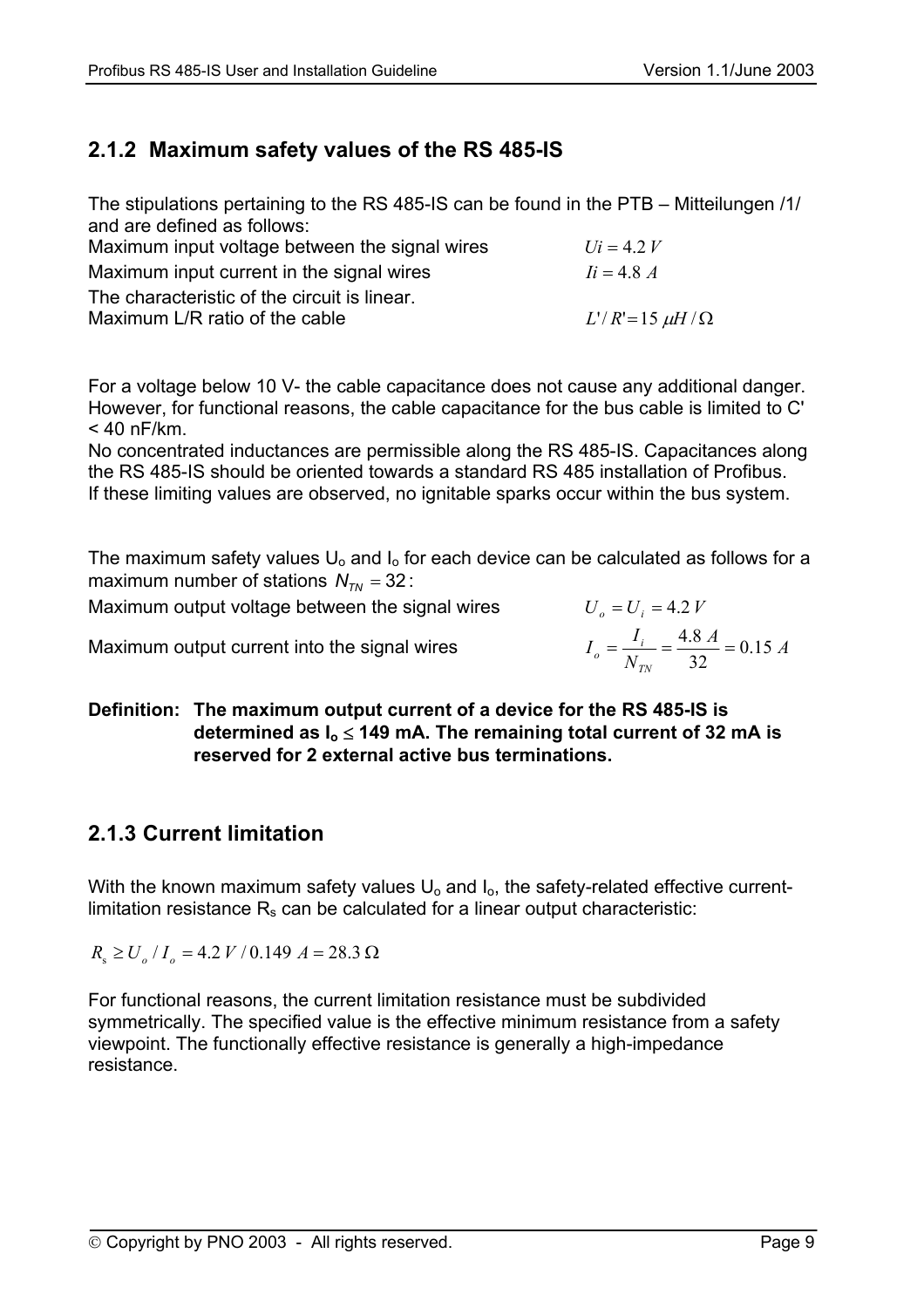

**Figure 2-2: Output characteristic of an intrinsically safe communications device** 

After the connection of the device to the bus it is assumed that voltage addition and current addition may happen. Under worst case condition the maximum voltage across the current limiting resistor of the device is twice the maximum output voltage Uo . This causes a power dissipation at the limiting resistor that is four times higher than under normal conditions.

$$
P_{\text{max}} = \frac{4 \cdot U_o^2}{R_S}
$$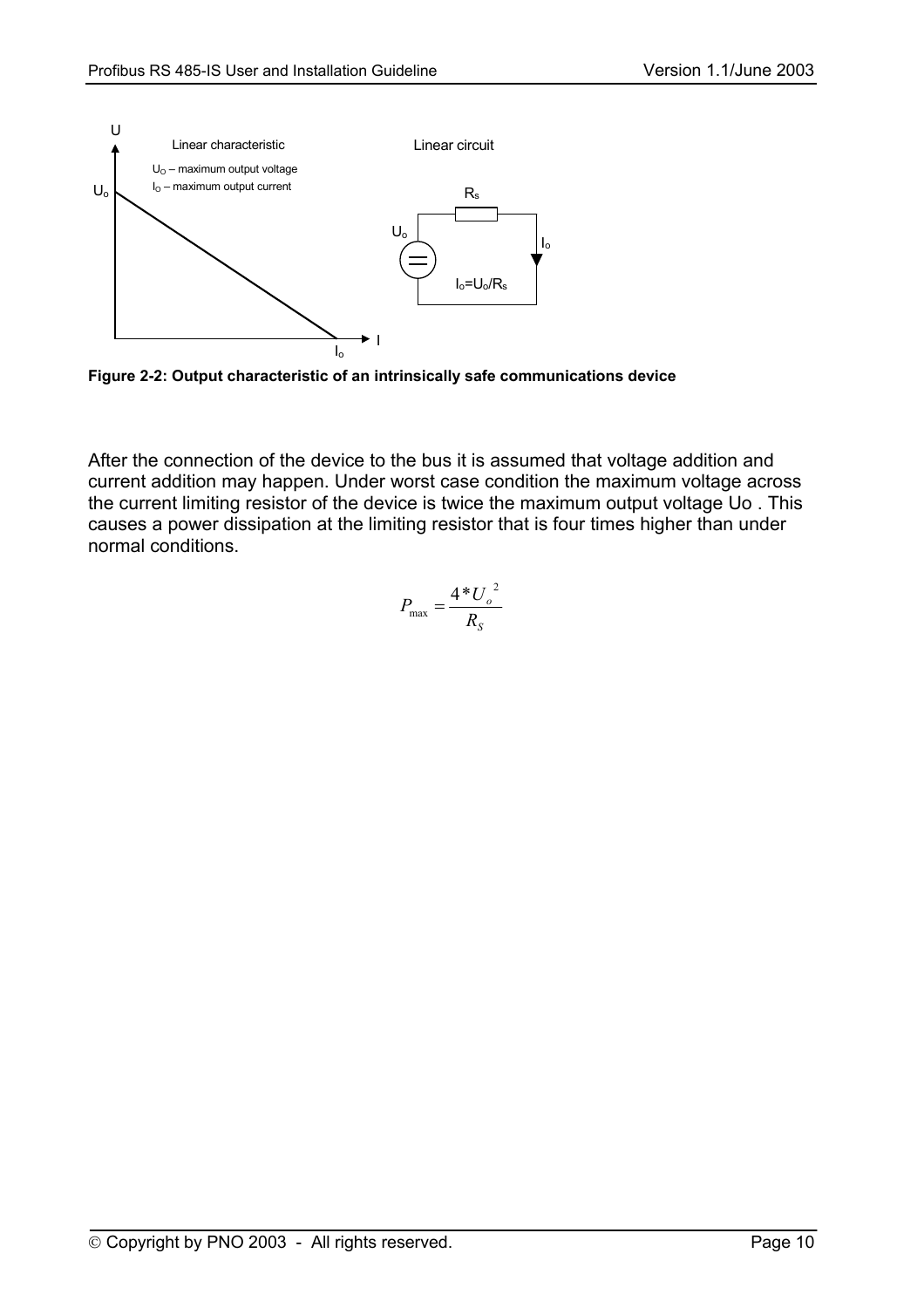## <span id="page-10-0"></span>**2.1.4 List of safety-relevant parameters**

| The following table shows all safety-relevant values for the entire bus system. |  |  |  |  |
|---------------------------------------------------------------------------------|--|--|--|--|
|                                                                                 |  |  |  |  |
|                                                                                 |  |  |  |  |

| <b>Parameter</b>                       | <b>Description</b>         | Value            | <b>Remark</b>                                                     |
|----------------------------------------|----------------------------|------------------|-------------------------------------------------------------------|
| <b>Bus system</b>                      |                            |                  |                                                                   |
| Maximum input voltage                  | $U_i$ [ V]                 | ±4.2             |                                                                   |
| Maximum input current                  | $I_i[A]$                   | 4.8              |                                                                   |
| Maximum inductance to resistance ratio | $L'/R'$ [ $\mu H/\Omega$ ] | 15               | For the whole operation<br>temperature range of the bus<br>system |
| Number of devices                      | $N_{TN}$                   | $\leq$ 32        |                                                                   |
| <b>Communication device</b>            |                            |                  |                                                                   |
| Maximum output voltage                 | $U_{o}$ [V]                | ±4.2             |                                                                   |
| Maximum output current                 | $I_0$ [mA]                 | 149              | Total current from wires A, B<br>and supply for bus termination   |
| Maximum input voltage                  | Ui [V]                     | $\geq$ $\pm$ 4.2 |                                                                   |
| Maximum internal inductance            | Li[H]                      | 0                |                                                                   |
| Maximum internal capacitance           | Ci [nF]                    | N/A              | Insignificant for safety                                          |
| External active bus termination        |                            |                  |                                                                   |
| Maximum output voltage                 | $U_0$ [V]                  | ±4.2             |                                                                   |
| Maximum output current                 | $I_0$ [mA]                 | 16               |                                                                   |
| Maximum input voltage                  | Ui $[V]$                   | $\geq \pm 4.2$   |                                                                   |
| Maximum internal inductance            | Li[H]                      | 0                |                                                                   |
| Maximum internal capacitance           | Ci [nF]                    | N/A              | Insignificant for safety                                          |

**Table 2-1: Safety-relevant limiting values**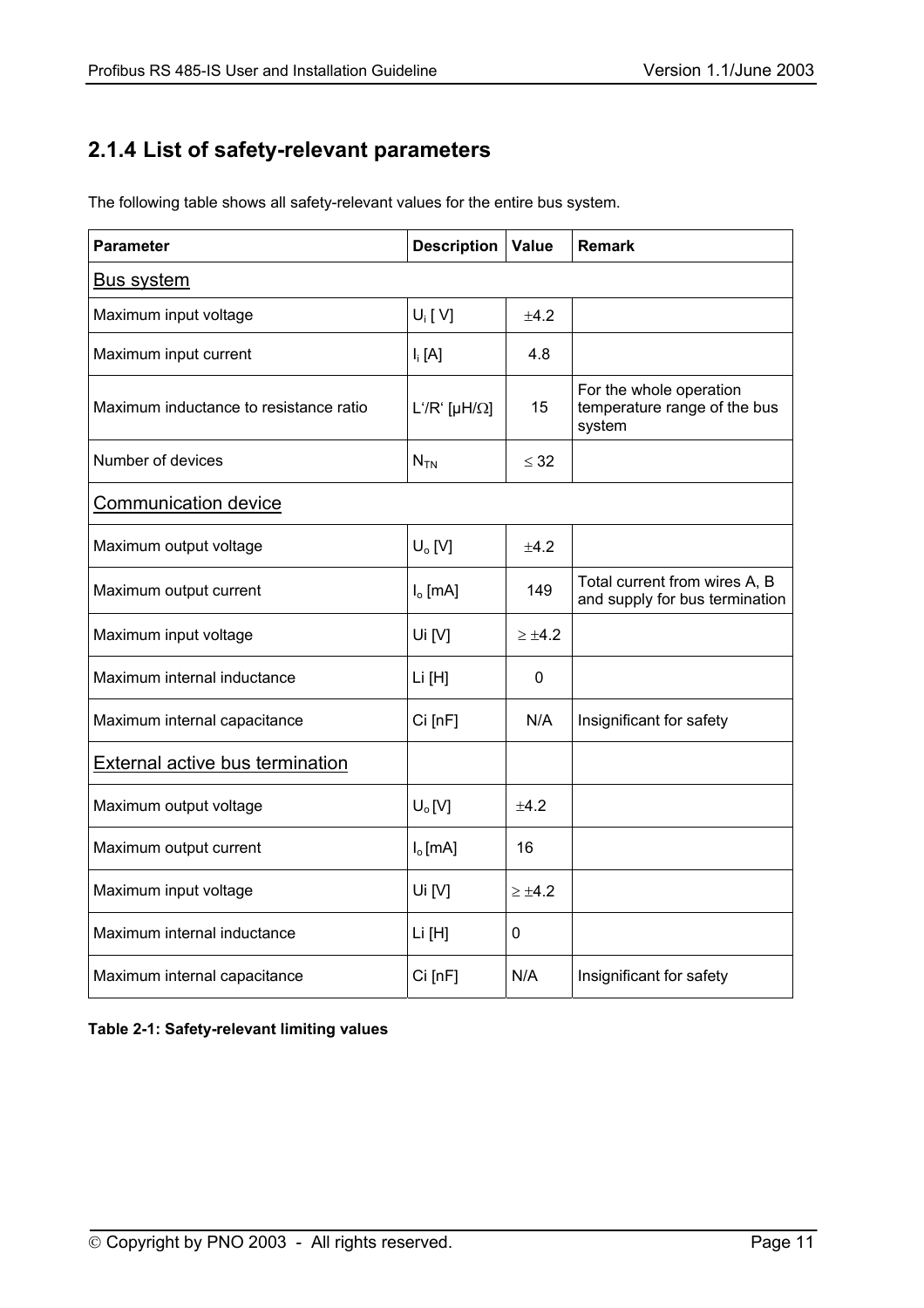### <span id="page-11-0"></span>**2.1.5 Requirements for galvanic isolation and insulation**

In all devices connected to the RS 485-IS the bus interface circuit shall be galvanically isolated from all other electrical circuits.

Separation distances and insulation voltages between intrinsically safe circuits and/or non-intrinsically-safe circuits must meet the relevant applicable standards (e.g. EN 50020 /5/).

### **2.1.6 Functional parameters of the intrinsically safe interface**

To ensure the interoperability of the communication devices, the parameters listed in the following table are mandatory.

|                | <b>Parameter</b>                                           | Description <sup>1)</sup> | Value <sup>2</sup>                                 | <b>Remark</b>                                                                                       |
|----------------|------------------------------------------------------------|---------------------------|----------------------------------------------------|-----------------------------------------------------------------------------------------------------|
|                | Communication device:                                      |                           |                                                    |                                                                                                     |
| $1_{-}$        | Minimum idle level                                         | UODidle [V]               | 0.50                                               | Only relevant for devices<br>with an integrated or a<br>connectable bus termination                 |
| 2 <sub>1</sub> | Transmission level on the bus<br>connection (peak-to-peak) | $UODss$ [V]               | > 2.7                                              | For the worst-case bus<br>configuration and maximum<br>load on the transmitter (see<br>Section 2.6) |
|                | 3. Positive and negative transmission                      | $U_{ODhigh}$ [V]          | $\geq 1.5$                                         | For the worst-case bus<br>configuration and maximum                                                 |
|                | level on the bus connection                                | $U_{ODlow}$ [V]           | $\le -1.1$                                         | load on the transmitter (see<br>Section 2.6)                                                        |
| 4.             | Signal level on the receiver input                         | $UIDhigh$ [V]             | $\geq 0.8$                                         | For the worst-case bus<br>configuration (see Section                                                |
|                |                                                            | $U_{\text{Idlow}}$ [V]    | $\leq$ - 0.4                                       | (2.6)                                                                                               |
| 5.             | Data transmission rate                                     | KBit/s                    | 9.6; 19.2;<br>45.45; 93.75;<br>187.5; 500;<br>1500 | A field device can be<br>designed with limited data<br>transmission rate                            |
| 6.             | Input impedance                                            | $R_{IN}$ [kOhm]           | $\geq$ 12                                          |                                                                                                     |
|                | (receiver)                                                 | $C_{\text{IN}}$ [pF]      | $\leq 40$                                          | For a device supplied or not<br>supplied                                                            |
|                |                                                            | $L_{IN}$                  | $\approx 0$                                        |                                                                                                     |
| 7.             | Supply voltage<br>RS 485 driver and<br>bus termination     | $U_s$ [V]                 | $3.3 + 5%$                                         |                                                                                                     |

#### **Table 2-2: Electrical characteristics of the intrinsically safe interface**

<span id="page-11-1"></span> <sup>1)</sup> For the descriptions, see Section 2.1.7

<span id="page-11-2"></span><sup>2)</sup> For test circuits and test conditions, see Section 2.6

<sup>©</sup> Copyright by PNO 2003 - All rights reserved.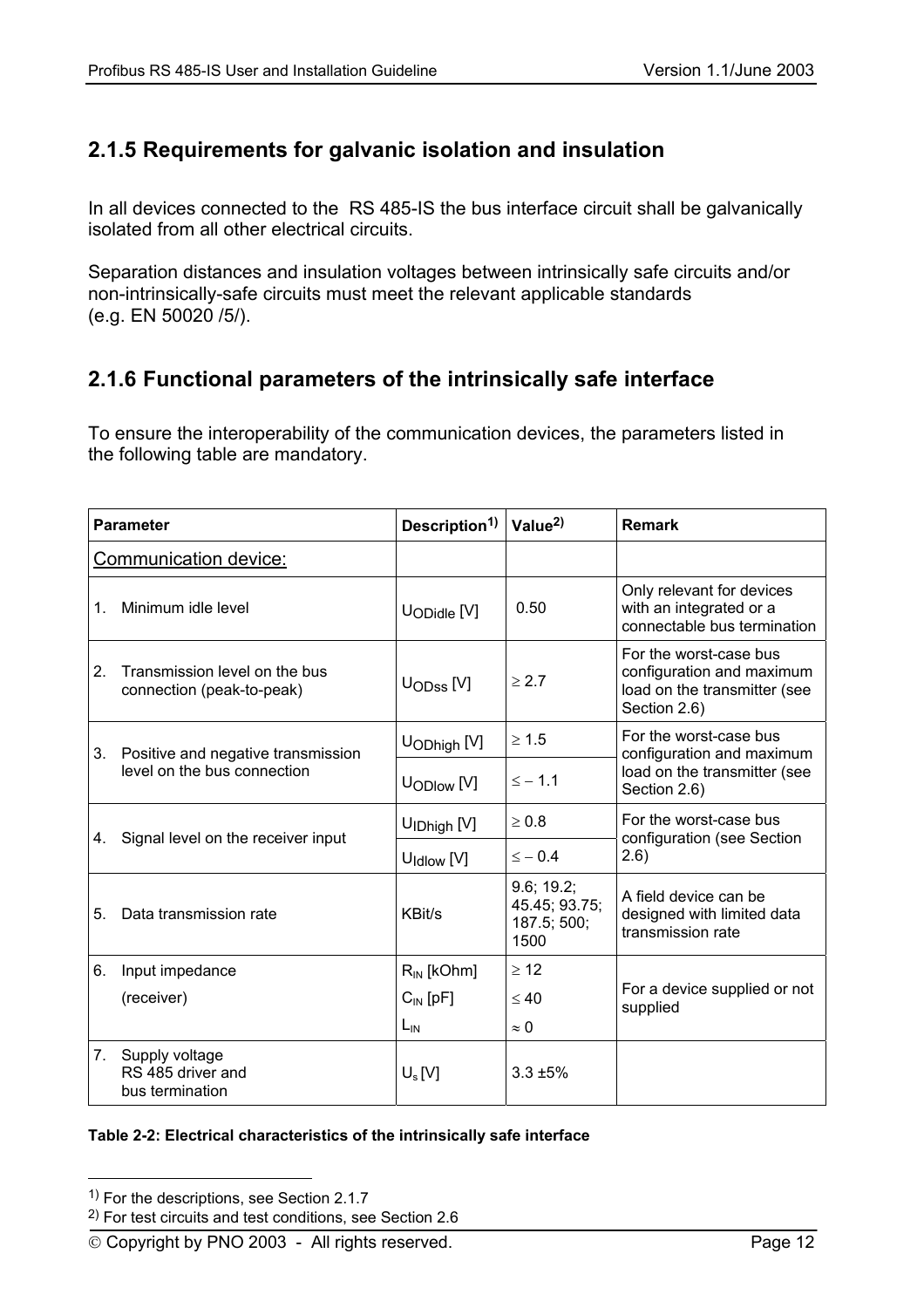### <span id="page-12-0"></span>**2.1.7 Definition of the signal levels**

A typical voltage waveform on the RS 485-IS bus is shown in Figure 2-3-. Three phases are defined in which characteristic signal levels are generated on the bus:

- $\bullet$  idle state with  $U_{\text{ODidle}}$
- low phase with  $U_{ODlow}$
- high phase with U<sub>ODhigh</sub>

The noise margin plays a crucial role in the definition of signal levels. The noise margin of a signal level is always the difference between the voltage corresponding to this level and the threshold voltage. The threshold voltage  $U_{TH}$  is an attribute of the RS485 receiver and is defined in the range of  $\pm 0.2V$ . For reliable data transmission the noise margin must be as large as possible. In the case of the RS 485-IS, a minimum noise margin of 0.2V must be assured under "worst case" conditions.





| Legend:             |                                                                                  |
|---------------------|----------------------------------------------------------------------------------|
| VoDidle             | - differential voltage in the idle state (no transmitter active)                 |
| $U_{ODlow}$         | - differential voltage in the negative phase                                     |
| U <sub>ODhigh</sub> | - differential voltage in the positive phase                                     |
| $U_{\text{ODss}}$   | - full output level (peak-to-peak)                                               |
| $U$ <sub>TH</sub>   | - threshold voltage of the receiver $(\pm 0.2V)$ in accordance with EIA 485 /4/) |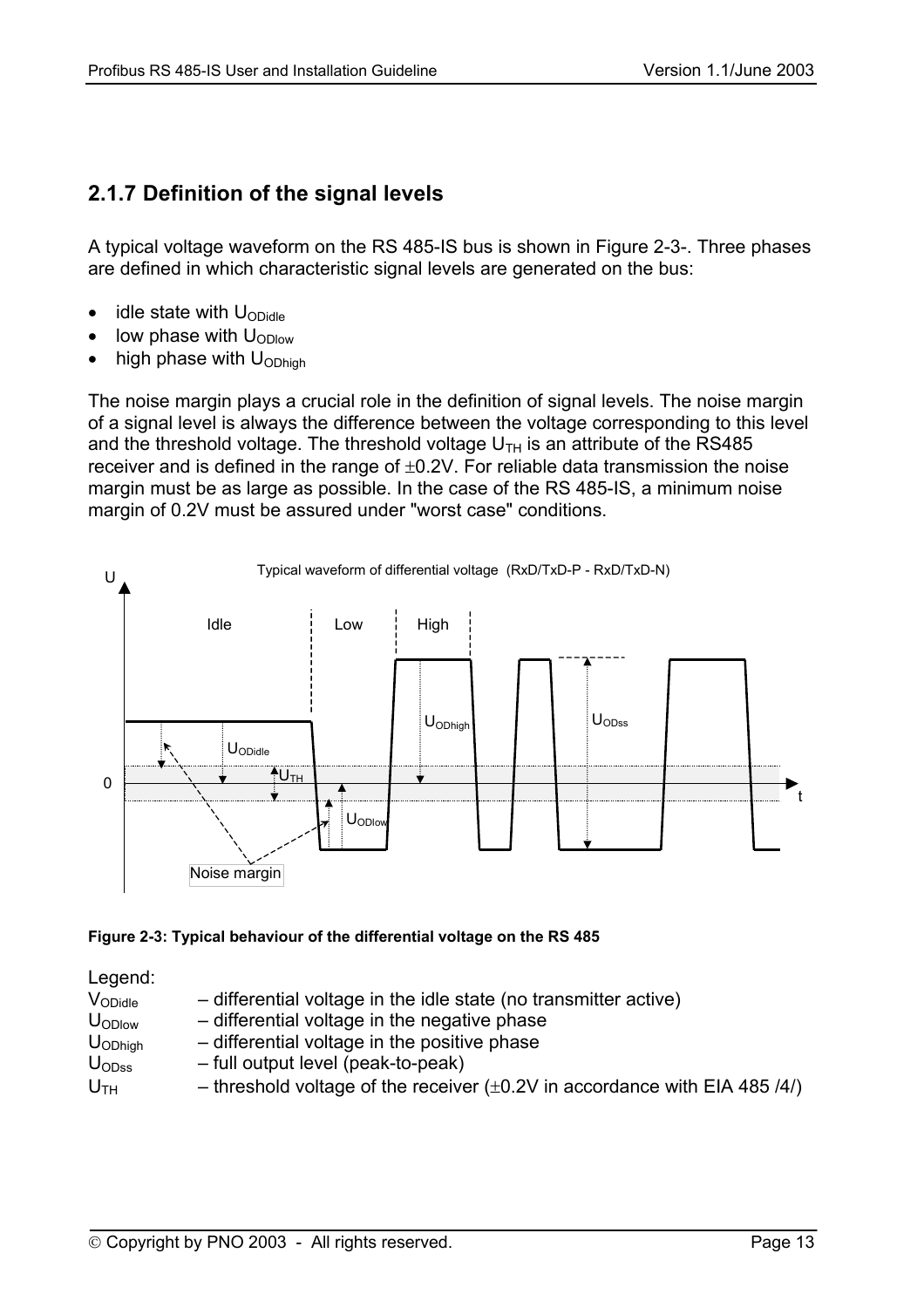### <span id="page-13-0"></span>**2.2 Example of a communication device**

A circuit diagram for the RS 485-IS interface is described in the following. The interface is composed of the components for galvanic isolation, voltage limitation, current limitation and an RS 485 transceiver.



#### **Figure 2-4 : Circuit diagram of a bus circuit**

To meet the limit for  $U_0$  given in Table 2-1 all connections to the bus interface (power supply and data lines) must be limited by appropriate voltage limiting components. In this context, the tolerances and the maximum power rating of the components must be taken into account. Under certain circumstances, suitable measures for power limitation should be introduced in the communications unit / power supply.

The maximum output current  $I_0$  is calculated from the maximum output voltage  $U_0$  and the current-limiting resistor R:

$$
I_o = U_o / 2xR
$$

In this context, the tolerances and power ratings of the resistances must also be taken into account. Detailed requirements for the current- and voltage-limiting components are outlined in e.g. EN 50020 /5/.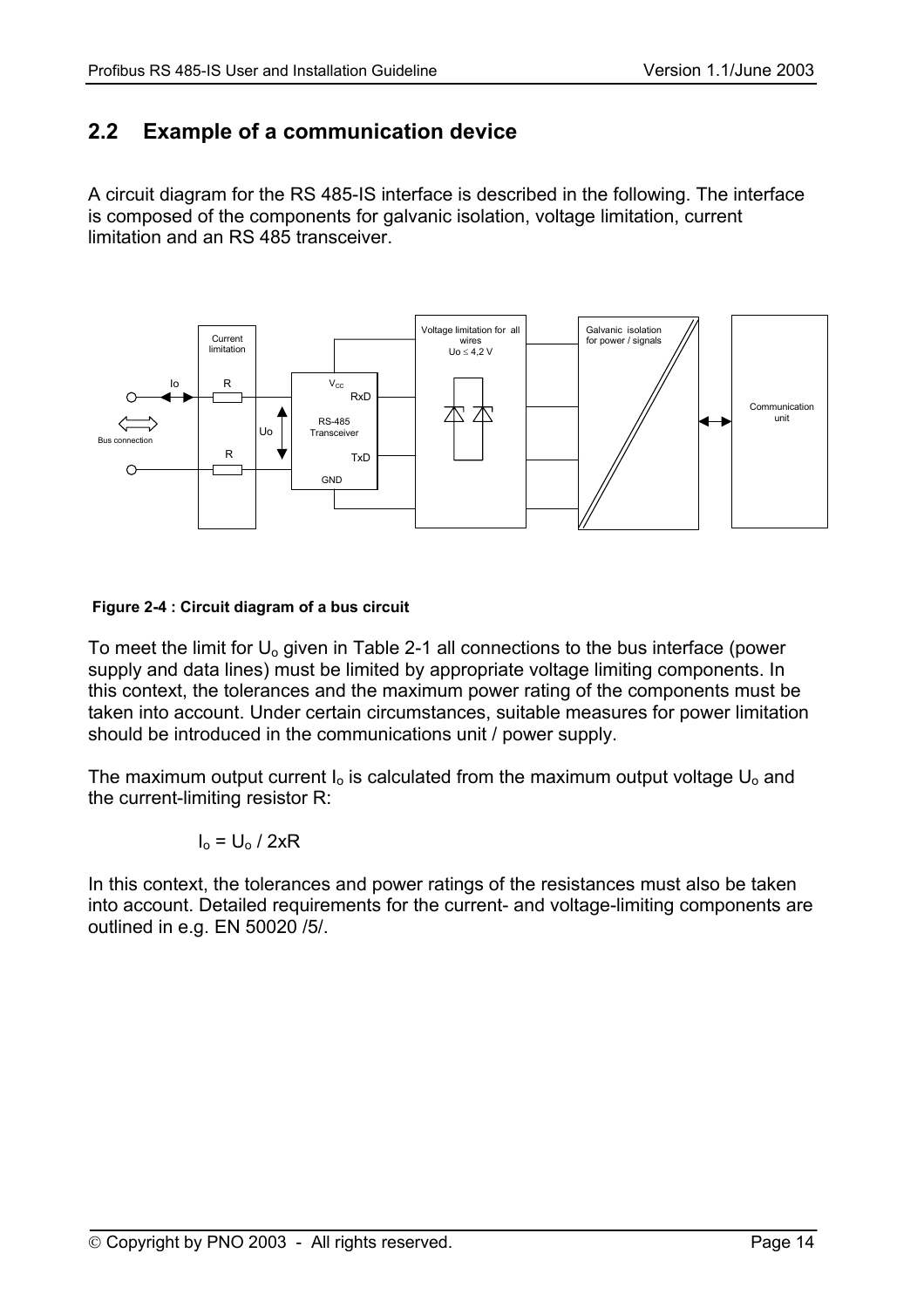### <span id="page-14-0"></span>**2.3 Bus termination**

The termination of the RS 485-IS differs from the specification of the RS 485 on account of the modified electrical specification. In this context, the modified resistance values of the bus termination (see Figure 2-5) and the modified arrangement of the bus termination(see Figure 2-6 and Figure 2-7) must be paid attention when integrated into communication devices or plug connectors.

#### **2.3.1 Schematic design**



**Figure 2-5: Bus termination of the RS 485-IS** 

Resistors tolerance ±2 %.

In the case of the bus termination's power supply, it must be considered that the supply voltage is reduced as a result of the explosion protection in the RS 485-IS (see 2.1). The bus termination illustrated in Figure 2-5 is designed for a nominal supply voltage (U+) of  $3.3 \text{ V} \pm 5 \%$ .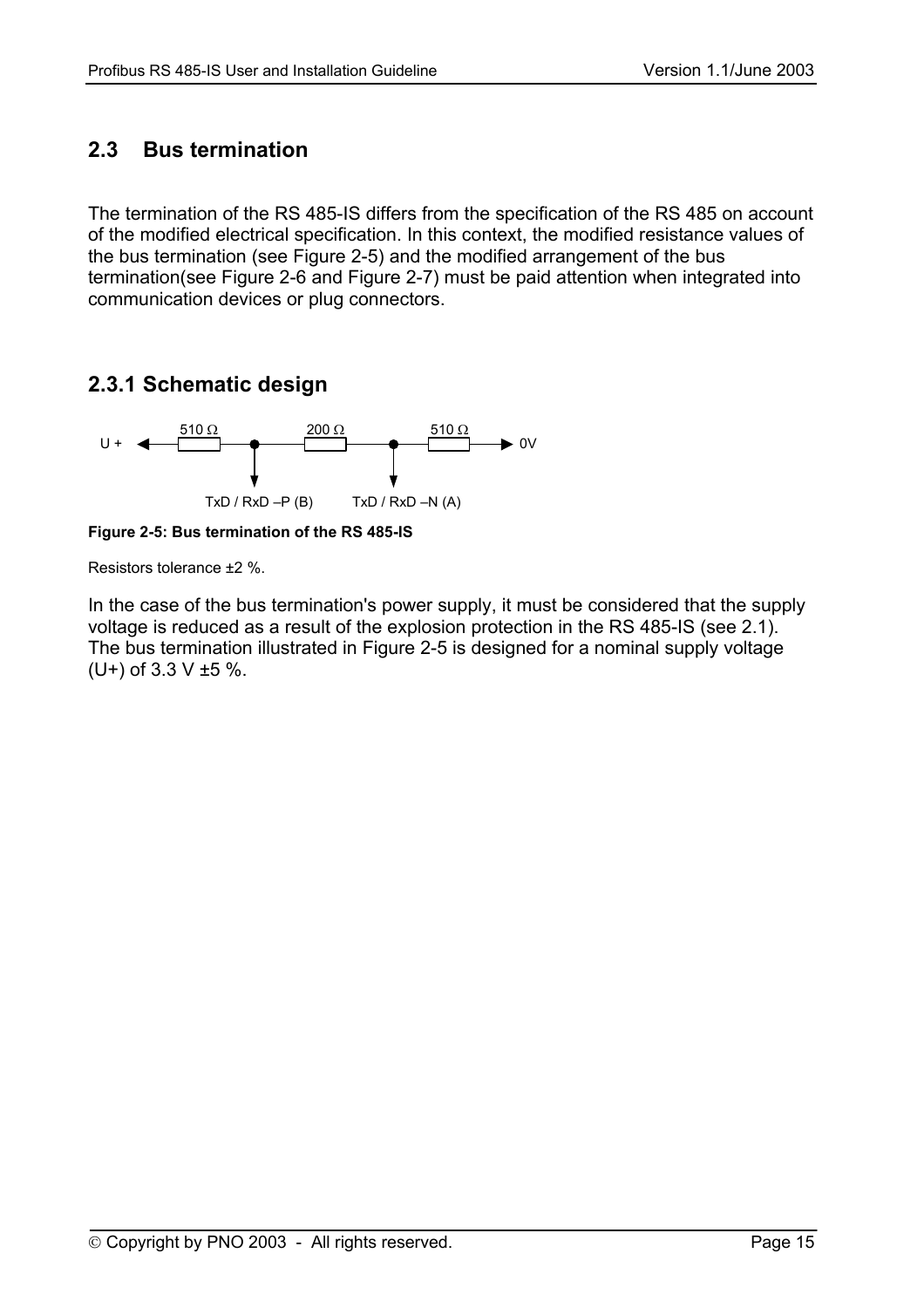### <span id="page-15-0"></span>**2.3.2 Example of different realisations**

There are various possible realisations of the bus termination.

#### **Bus termination in the communication device**

In this version, the bus termination is already in the device by way of the resistors R3 ...R5 (Figure 2-6). Activation is done via the switch S1 for the device which is installed at the end of the bus segment.



**Figure 2-6 : Bus termination integrated in the communication device**

R1, R2 : Current-limiting resistors for the signal path

R3, R4; R5 : Bus-termination resistors, see 2.3.1

When determining the maximum output current I<sub>0</sub>, it shall be noted that, on account of the switch S1, the resistor R3 is connected in parallel to R1 and the resistor R4 is connected in parallel to R2. Here, the safety-related limiting values as described in 2.1 must also be adhered to. For the design of the components and the required separation distances, the relevant applicable standard shall be met (e.g. EN 50020 /5/).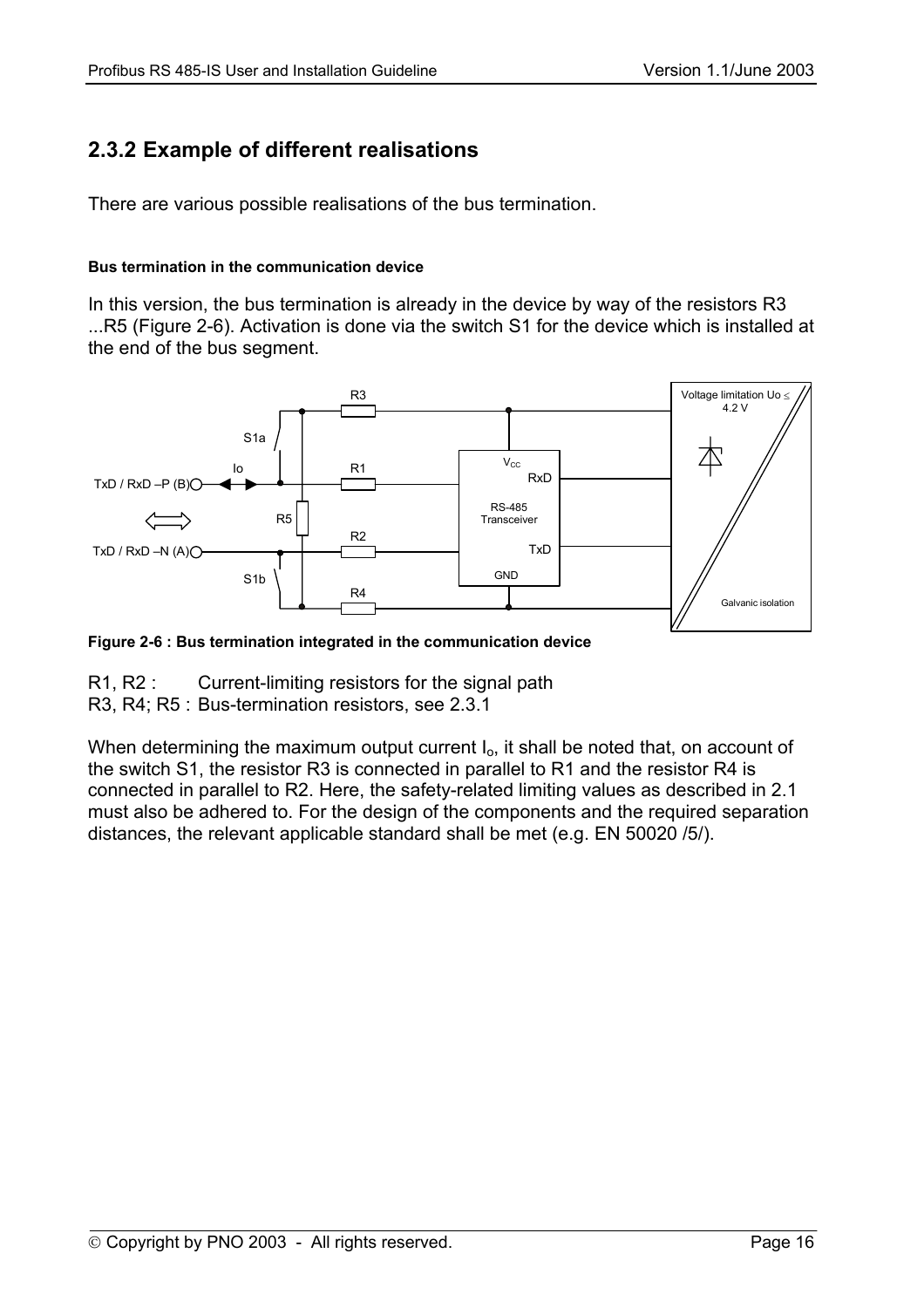#### **Bus termination in the connector**

In this version, the bus termination is realised in the connector. For this, it is necessary that the communication devices provide the appropriate power supply. Activation is done via the switch S1 for the devices which are installed at the relevant end of the bus segment.



#### **Figure 2-7 : Bus termination in the connector**

R1, R2 : Current-limiting resistors for the signal path R3, R4; R5 : Bus-termination resistors, see 2.3.1

In order to determine the maximum output current  $I<sub>o</sub>$ , the resistor R3 must be viewed in parallel to R1 and the resistor R4 must be viewed in parallel to R2.

The maximum output current  $I_0$  is determined as follows:

 $I_0 = U_0 / ((R1 || R3) + (R2 || R4))$ 

Here, the safety-related limiting values as per 2.1 must also be adhered to. Regarding to the design of the components and the required separation distances for a 10 V peak value, the relevant applicable standard (e.g. EN 50020 /5/) shall be applied.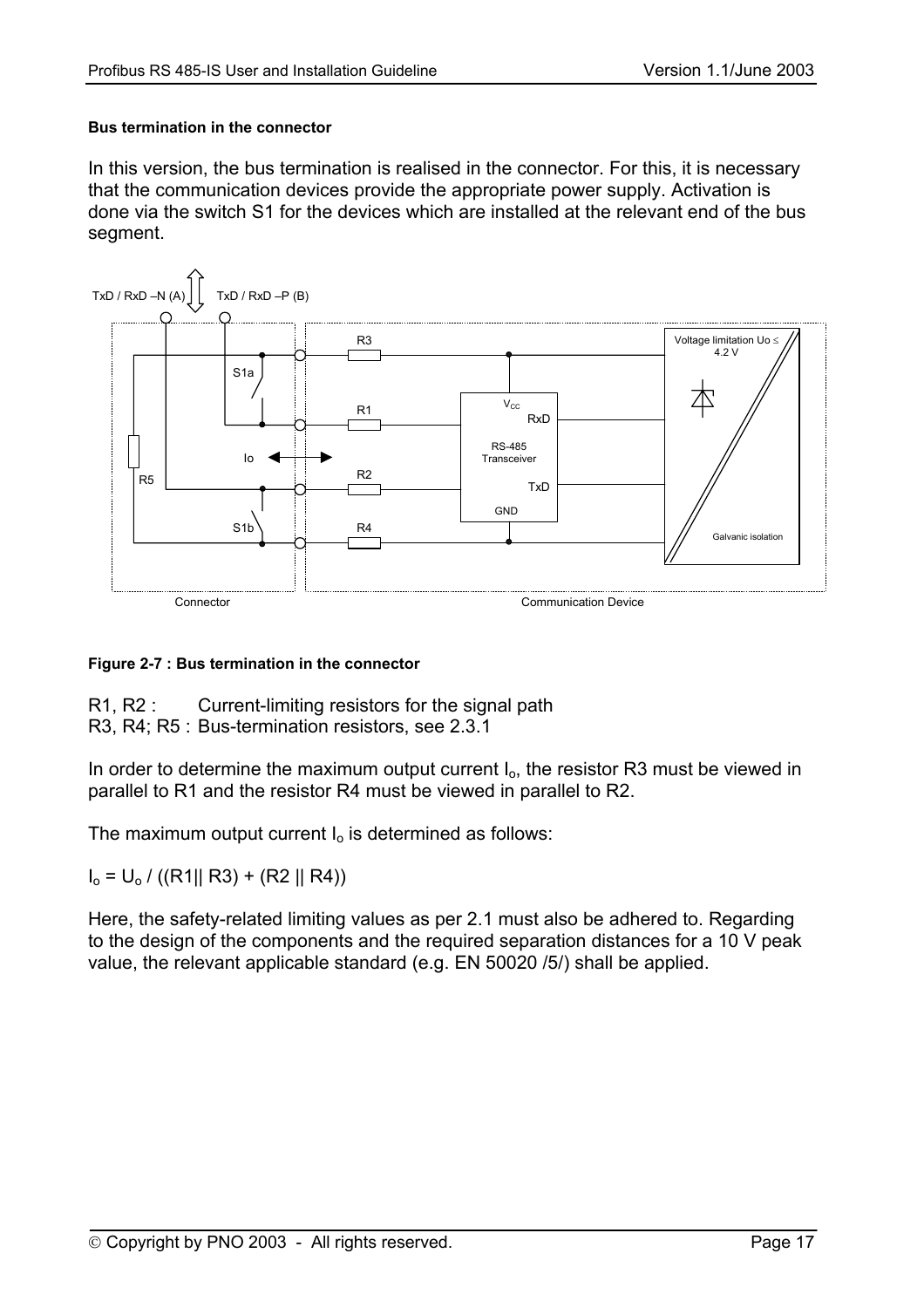

#### <span id="page-17-0"></span>**External bus termination**

#### **Figure 2-8 : External bus termination**

R3, R4; R5 : Bus-termination resistor, see 2.3.1

The auxiliary power supply must be galvanically isolated from the field bus circuit. Details of this are provided in Section 2.1.5.

The resistors R3 and R4 are relevant for the calculation of the maximum output current I<sub>0</sub>. In this context, the safety-related limiting values for external bus terminations as described in Section 2.1.4 must be adhered to. Regarding to the design of the components and the necessary separation distances, the relevant applicable standard (e.g. EN 50020 /5/) shall be applied.

#### **2.4 Linking elements (fieldbus isolating repeater)**

In order to create or connect RS 485-IS field bus segments, fieldbus isolating repeaters (see Figure 1-1/1-2) are required. The RS 485-IS interfaces of these devices must also be implemented in accordance with this manual. In particular, the maximum safety data (Section 2.1.4) and the galvanic isolation from all other circuits (Section 2.1.5) shall be considered from the safety point of view.

The linking elements must be designed as associated apparatus. If the linking elements are to be installed in the hazardous area, additional explosion-protection measures are necessary.

For the engineering of a Profibus network the maximum bit distortion and bit delay should be specified in the product manual.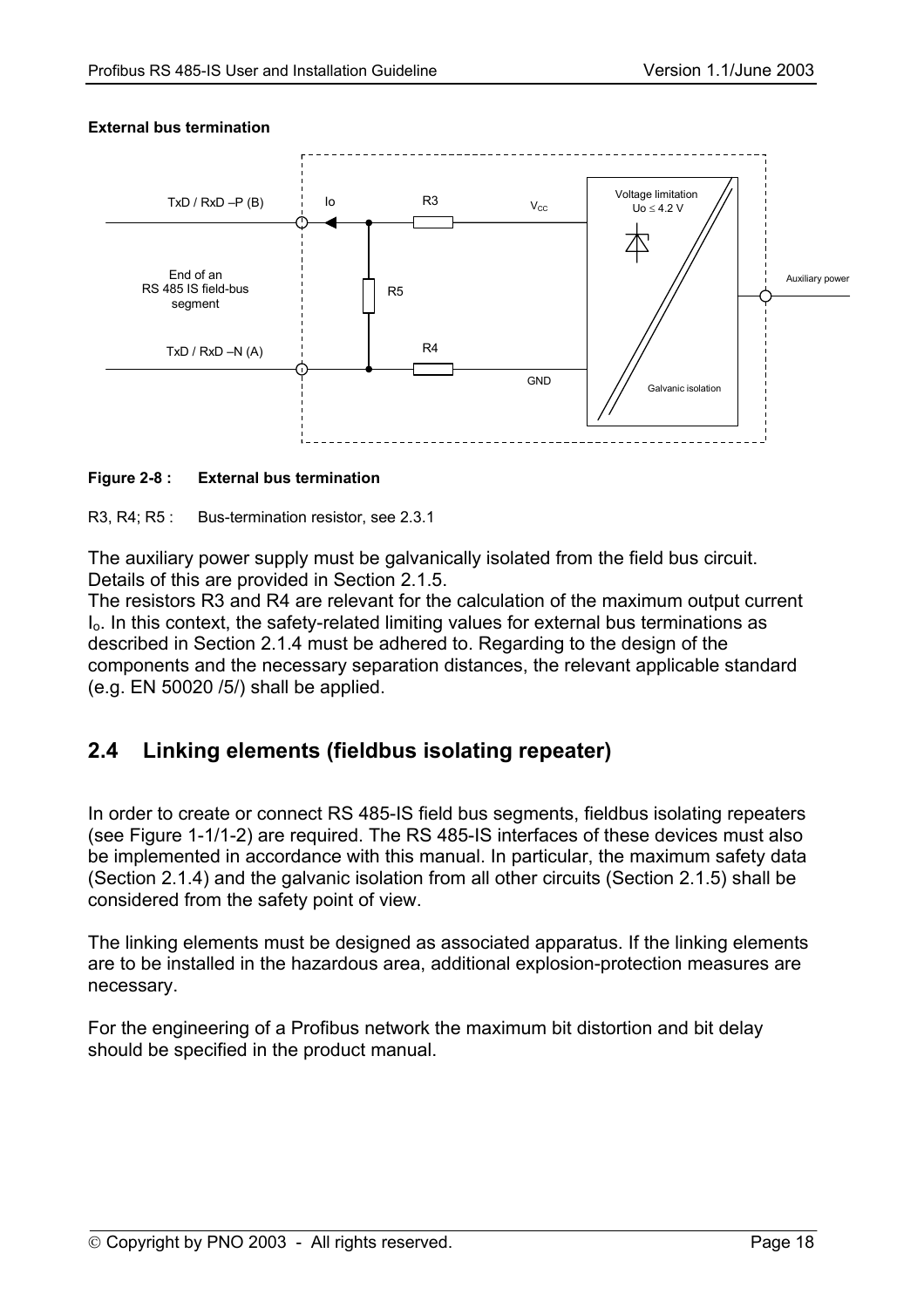### <span id="page-18-0"></span>**2.5 Connecting techniques**

All connection techniques which are compliant to the standard IEC 61158/IEC 61784 /3/ and which provide the mandatory signals are permitted.

IEC 61158/IEC 61784 /3/ suggests the utilisation of a 9-pole D-Sub connector.

In accordance with the Profibus guideline "**PROFIBUS Interconnection Technology"** (order no. 2.142 /6/), the M12 circular connector with "reverse key encryption" is permitted for IP65 applications.

Because no mechanical encryption exists between Ex and non-Ex circuits, the manufacturer is obliged to label his components appropriately in order to prevent connection mistakes.

All left open connections for the RS 485-IS (e.g. male connectors open wire ends) must be protected against unattended connections to other circuits or earth by using appropriate insulation caps or similar protection techniques.

### **2.5.1 IP20 connecting technique**

When using the 9-pole D-Sub connector, the following assignment applies

The connector at the field device shall be a female type D-Sub connector. The connector at the field bus cable shall be a male type D-Sub connector.

| Pin no.         | <b>Signal</b>      | <b>Meaning</b>                        |
|-----------------|--------------------|---------------------------------------|
| $\mathbf 1$     | Shield $2$ )       | Shield                                |
| $\overline{2}$  | <b>NC</b>          |                                       |
| $\overline{3}$  | RxD/TxD-P          | Received / transmitted data P; wire B |
| $\overline{4}$  | <b>NC</b>          |                                       |
| $5\phantom{.0}$ | ISGND <sup>1</sup> | Bus termination ground                |
| $6\phantom{1}6$ | ISP <sup>1</sup>   | Bus termination plus                  |
| $\overline{7}$  | <b>NC</b>          |                                       |
| 8               | RxD/TxD-N          | Received / transmitted data N; wire A |
| 9               | <b>NC</b>          |                                       |

1) The signal is resistor limited, see Section 2.3.2

2) The signals are optional

#### **Table 2-3: Assignment of a 9-pole D-Sub female / male connector**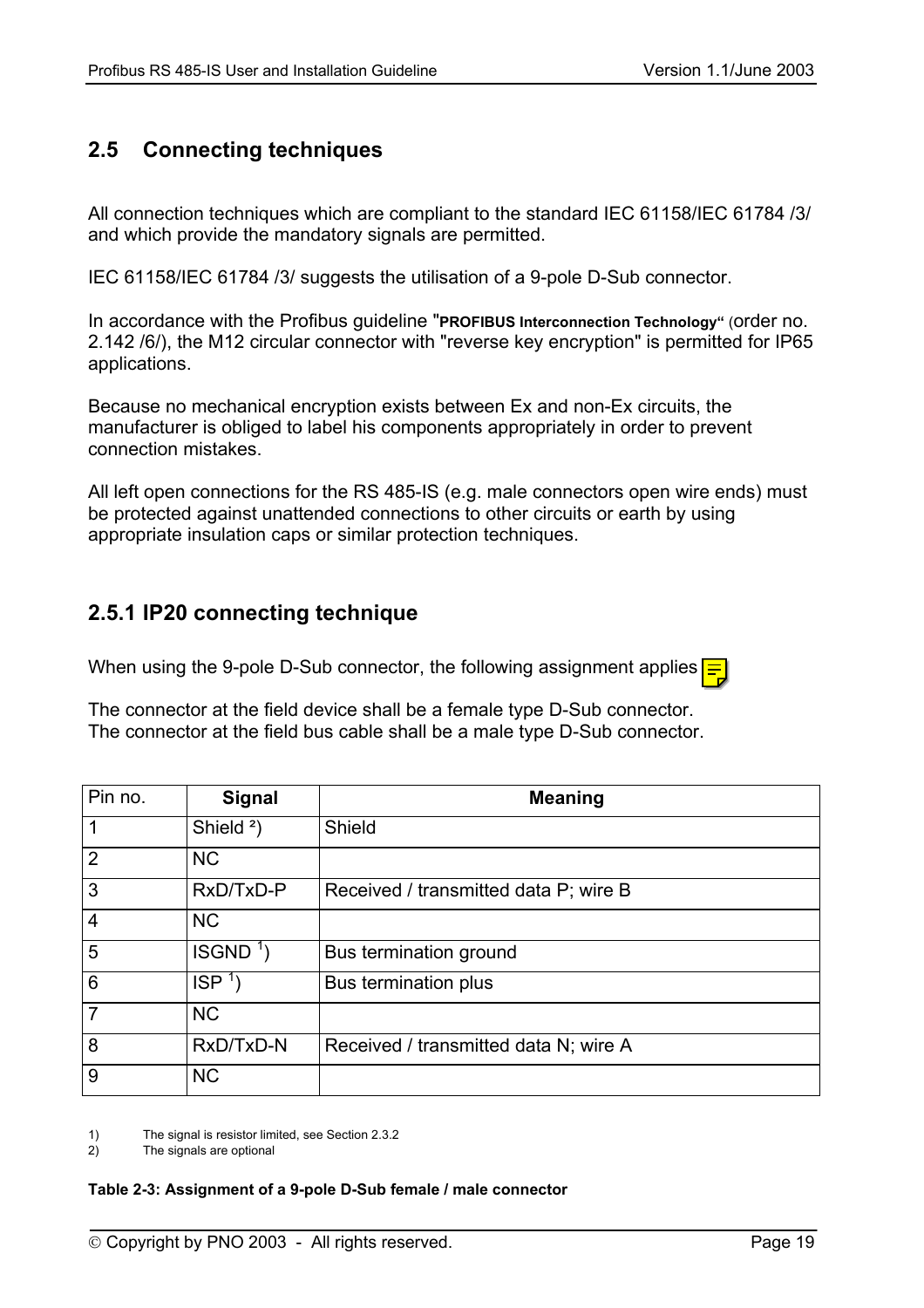The T-functionality is realised in the connector. Series inductances, as used in the case of standard connectors, shall be omitted. The wiring from bus input to bus output in the connector shall be designed for a maximum current of 4.8 A. The trap to the communication device must be designed for the maximum input currentof 2x Io (app. 300 mA). The appropriate values for the design of the connector (track widths, separation distances etc.) must be taken from the applicable standard (e.g. EN 50020 /5/).

The separation distances between A and B wire from the connector's trap to the current limiting resistors in the communication device shall be infallible in accordance to the applicable standard (e.g. EN 50020 /5/).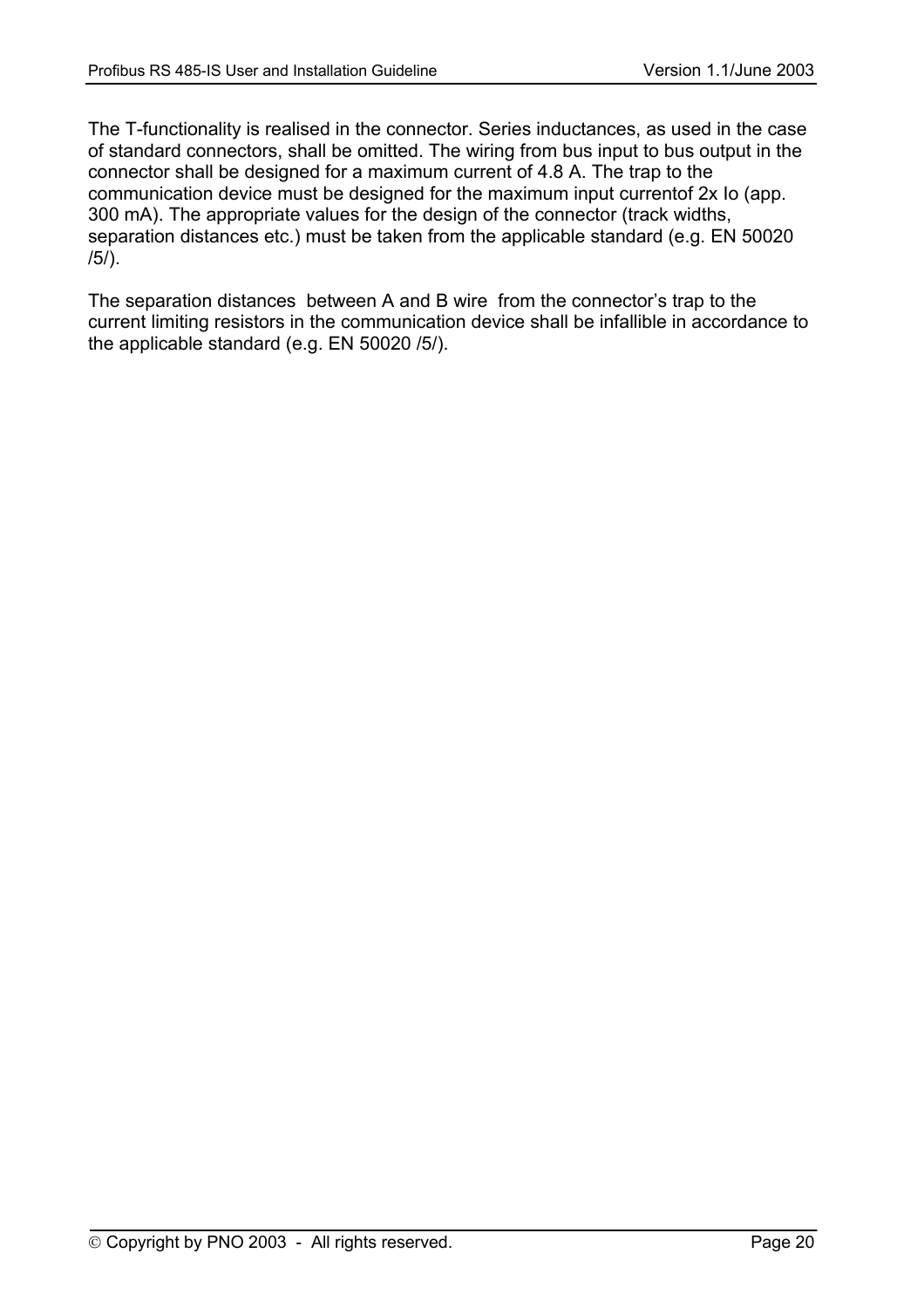### <span id="page-20-0"></span>**2.5.2 IP65 connecting technique**

The pin assignment is as in the case of the safe area installation. Contrary to the D-Sub plug, the connector contacts must be designed for the maximum current of 4.8 A.

Note that the pin assignment is adjusted to use for RS 485-IS.

| Pin no.        | <b>Signal</b>      | <b>Meaning</b>                        |
|----------------|--------------------|---------------------------------------|
|                | <b>ISP</b>         | Bus termination plus                  |
| $\overline{2}$ | RxD/TxD-N          | Received / transmitted data N; wire A |
| $\overline{3}$ | ISGND <sup>1</sup> | Bus termination ground                |
| $\overline{4}$ | RxD/TxD-P          | Received / transmitted data P; wire B |
| 5              | Shield $2$ )       |                                       |
| Threaded joint | Shield             |                                       |

1) The signal is resistor limited, see Section 2.3.2<br>
2) The signals are optional

The signals are optional

The connector at the field device must be a female type M12 connector.



**Figure 2-9: M12 connector (female)** 

IP-65 connector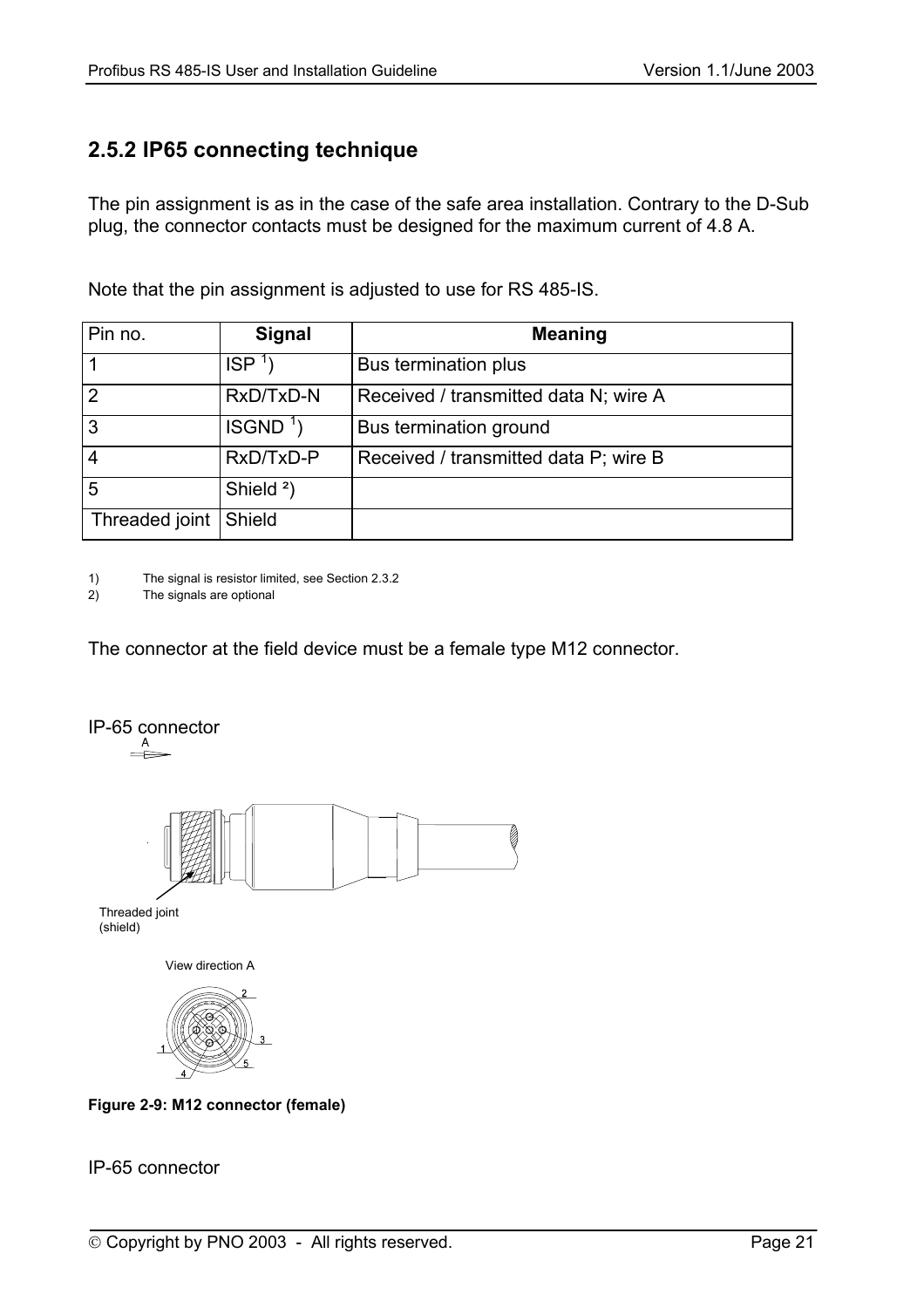

Threaded joint (shield)

View direction A



**Figure 2-10: M12 plug connector (male)**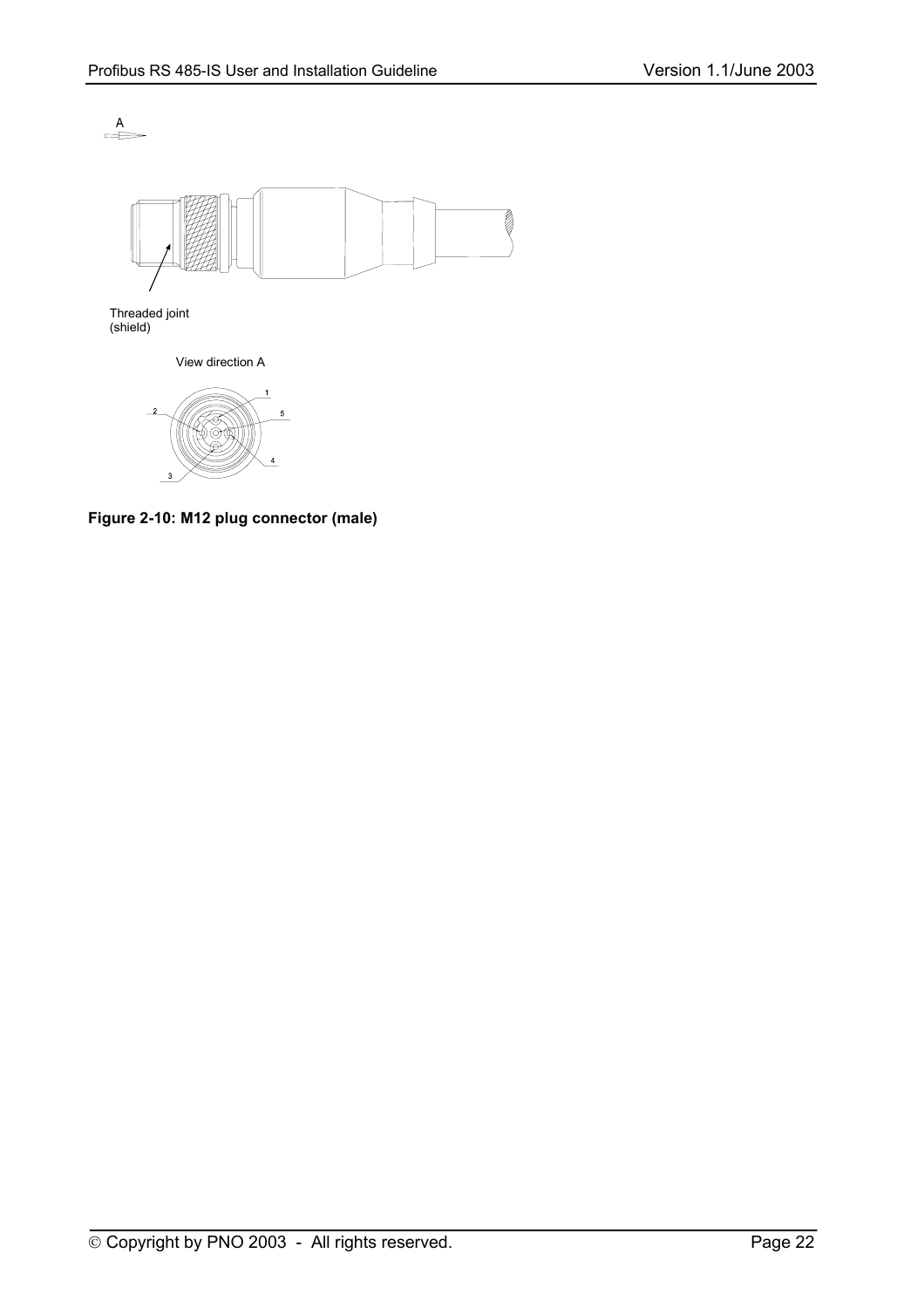#### **Tee**

The RS 485-IS bus has a linear structure. The junctions (Tee's) connect the individual devices to the trunk cable. The spur length should be as short as possible. Spur lines  $\leq$ 0.3 m are permitted up to a data transmission rate of 1.5 Mbit/s (see IEC 61158/61784 /3/). Series inductances, as used in standard Tee's, must be omitted.





**Figure 2-11: Tee** 

It must be ensured that the shielding in the Tee is uniform and concentric all the way to the cap nut (Threaded joint), (metal connectors and similar).

The supply voltage provided by the devices for driving the termination resistance is passed on via the Tee.



**Figure 2-12: Bus termination**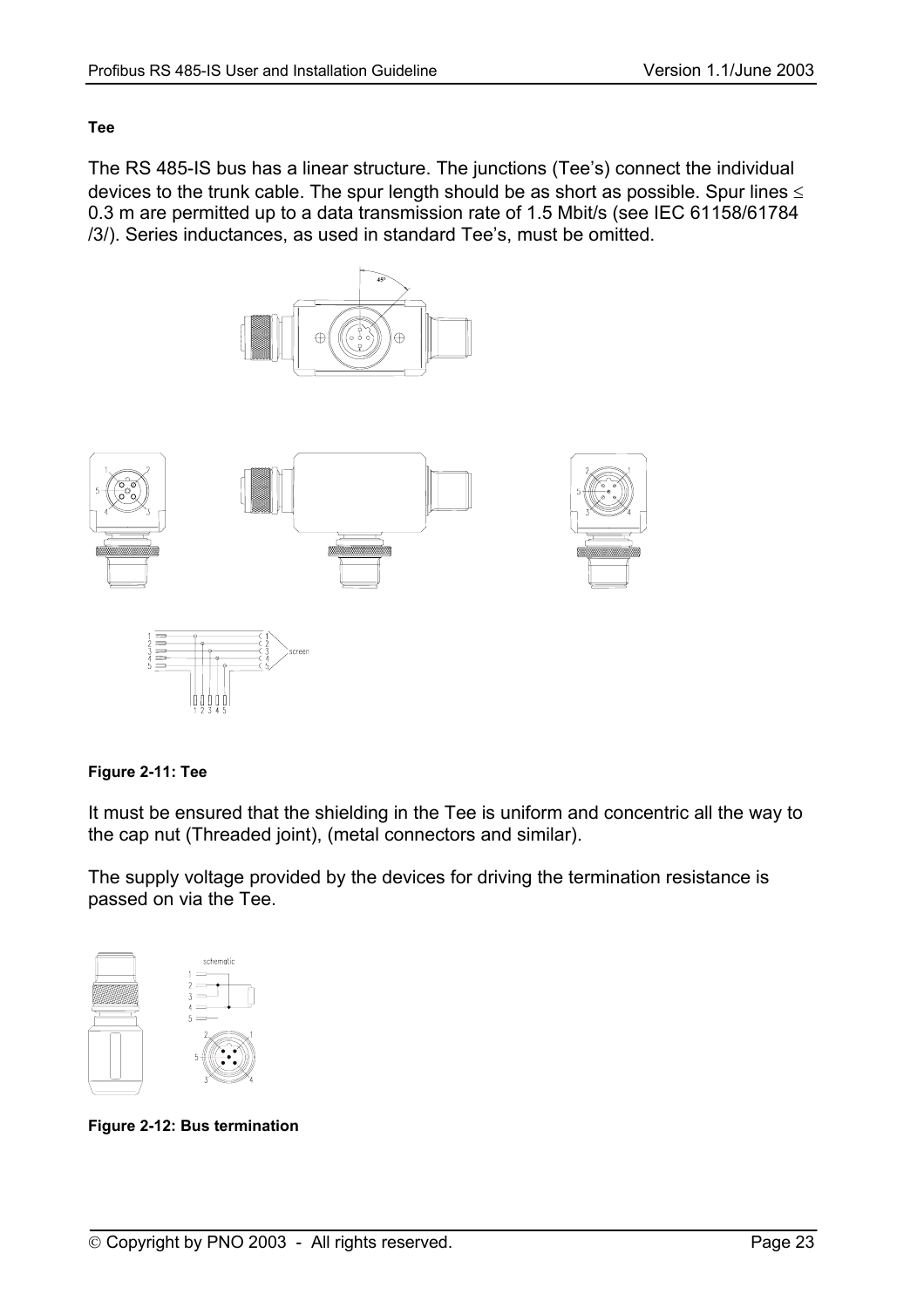### <span id="page-23-0"></span>**2.6 Test circuits**

For the error-free interconnection of the field components, the operating values described in Section 2.1.6 must be adhered to in the implementation of the RS 485-IS interface.

If a standard chip in accordance with EIA-485 /4/ is employed for an RS 485-IS interface, only the measurements detailed here must be performed. Otherwise, compliance with EIA 485 must be verified additionally.

The purpose of these measurements is the verification of the signal levels required by Table 2-2. The measurements are performed statically at a low data transmission rate so that the existing reactances, like input capacitances, do not influence the measurement results. Furthermore, the bus cable is substituted by an equivalent resistance corresponding to the loop resistance for the maximum length of the bus cable.

#### 2.6.1 **Measurement of the idle level**

This measurement determines the characteristics of the termination resistance. For this reason, this measurement must only be performed on devices under test which are either equipped with a bus termination or provide a power supply for an external bus termination (the connections ISGND and ISP are realised).

Note: the additional components as well as switch and resistors should be connected directly to the DUT terminals (5..15cm). When a connecting cable must be used, the length of the cable must not exceed 1m.

The measurement is undertaken in two steps.

- Step 1: the open circuit voltage  $U_1$  is measured and must be greater than specified in Table 2-2, line 1.
- Step 2: the voltage U<sub>2</sub> is measured under load conditions (330  $\Omega$  load). U<sub>2</sub> must be in a specified range (0.65⋅U<sub>1</sub>  $\leq$  U<sub>2</sub>  $\leq$  0.72⋅ U<sub>1</sub>). That guarantees that the termination resistor is in the range 130..180  $Ω$ .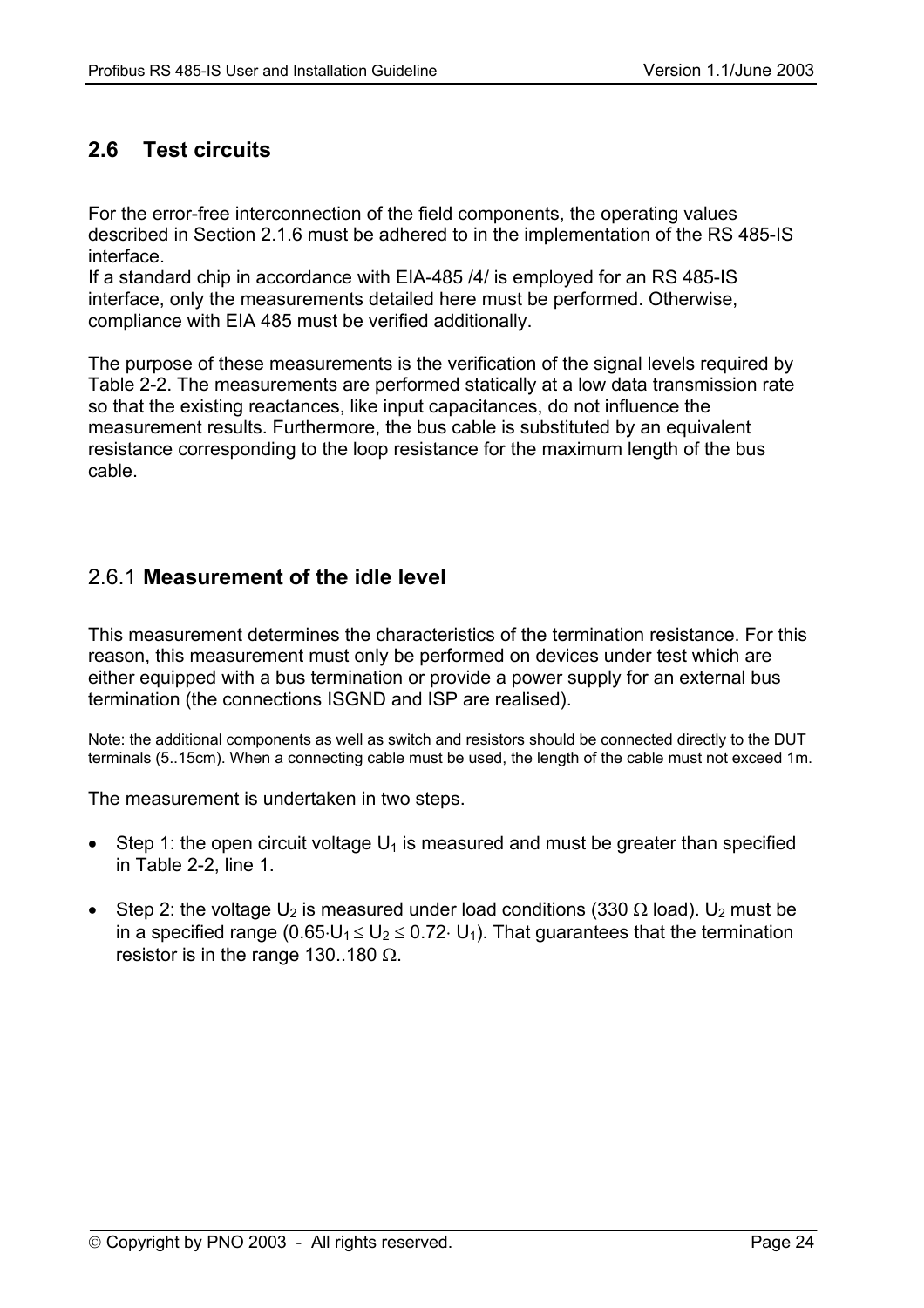<span id="page-24-0"></span>

**Figure 2-13: Test set-up for the measurement of the idle level for devices with an integrated termination resistor.** 



**Figure 2-14: Test set-up for the measurement of the idle level for devices with a connectable termination resistor.** 

#### **2.6.2 Measurement of the signal levels**

For the measurement set-ups below, the following applies:

- A compliant fieldbus isolating repeater must be employed for connection on the DP master system.
- During the test, the RS 485-IS bus must be terminated at both ends in accordance with 2.3. If the bus termination is not integrated in the device under test, then an external compliant bus termination shall be used.

#### Notes:

1) In order to measure the signals on the RS 485-IS without external influences, it is necessary to connect an electrically isolated oscilloscope (e.g. a hand-held with a battery supply).

2) The additional components as well as resistor and resistor network should be connected as short as possible to the terminals of the DUT and the Fieldbus Isolating Repeater. When a connecting cable must be used, the entire length of the cable(s) must not exceed 2m. The oscilloscope can be attached to any suitable terminals according to set-up.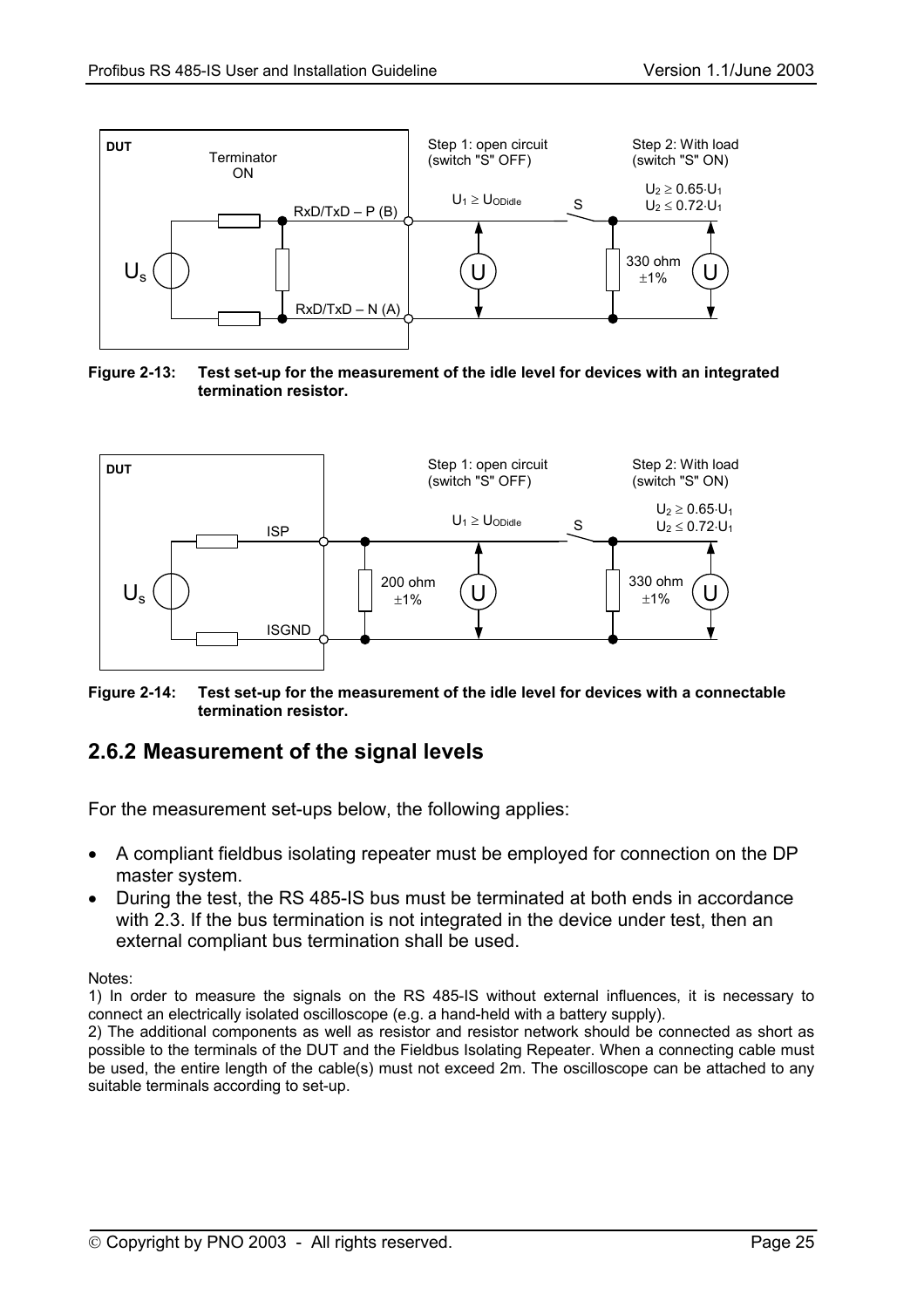#### **2.6.2.1 Transmission signal levels**

This measurement determines the transmission levels on the transmitter connections and for a worst-case load. This is the case for a fieldbus cable length equal to zero. In this case, the output current of the transmitter and consequently the load is at maximum.

The rated values for the transmission levels are shown in Table 2-2, lines 2 and 3.



**Figure 2-15: Test set-up for measurement of the transmission levels.** 

#### **2.6.2.2 Receiving signal levels**

This measurement attempts to verify the capability of the transmitter to generate a sufficient level for every receiver for a worst-case load. For a maximum fieldbus cable length of 1200m and additional load, this is the case roughly in the middle of the cable. The measurement values must satisfy the requirements (see Table 2-2, line 4).



**Figure 2-16: Test set-up for the measurement of the receiving levels.**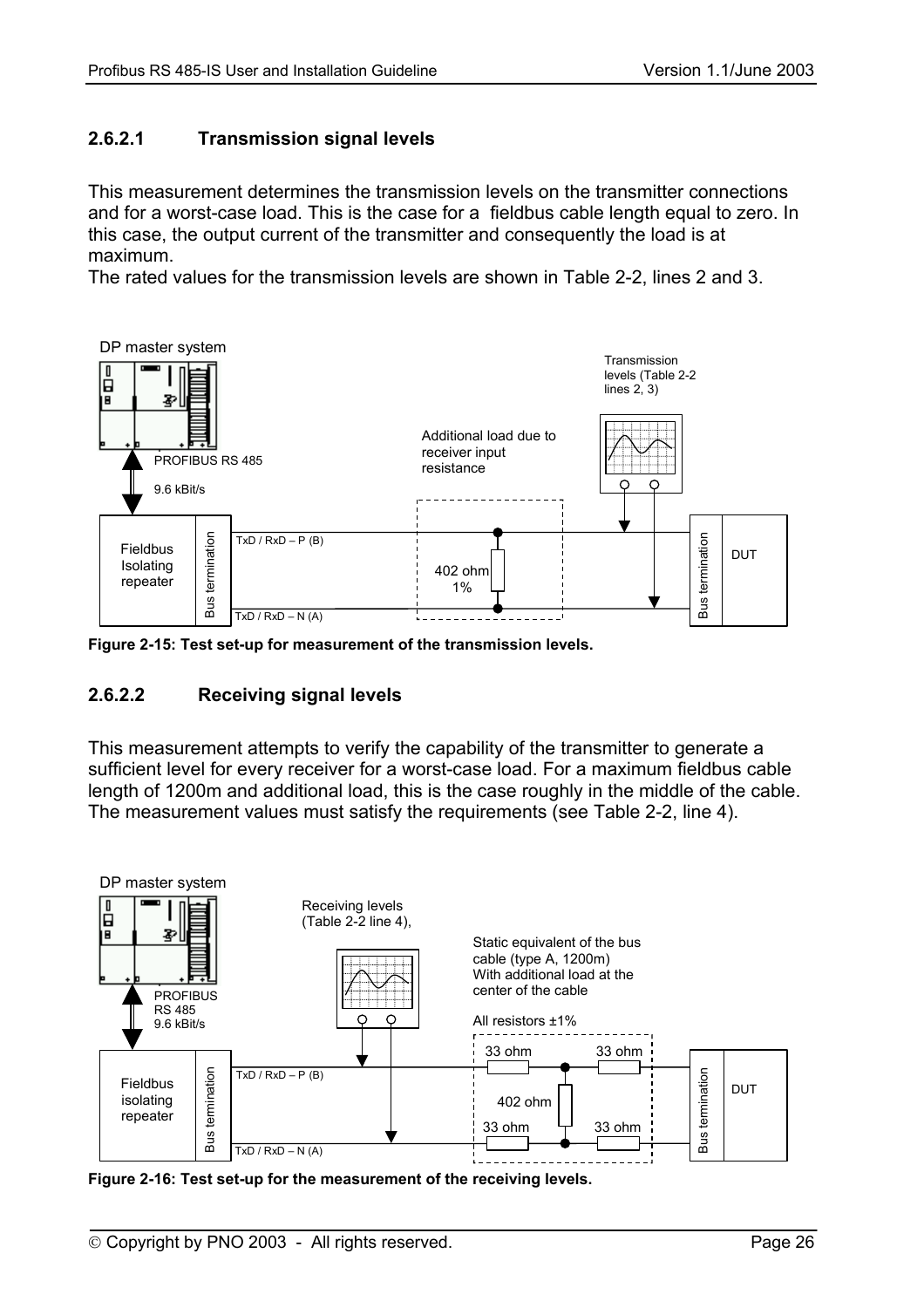# <span id="page-26-0"></span>**3 Configuration Hints**

This section contains notes for network engineers planning a system with an RS 485-IS field bus. This configuration hints do not have the status of a normative specification, they only interpret the relevant standards. That also applies to statements regarding problems of intrinsic safety.

### **3.1 RS 485-IS topology**

The RS 485-IS has a linear bus structure as the RS 485. Spurs shall be avoided because they give rise to poor transmission reliability.



#### <span id="page-26-1"></span>**Figure 3-1: Linear structure of an RS 485-IS segment**

 $R$  = Repeater; S= Profibus slave; T = Bus termination

The linear structure [\(Figure 3-1\)](#page-26-1) permits connection points along the field bus segment similar to the installation of power supply circuits. The field bus cable should be looped through the individual field devices in order to avoid spurs. The maximum possible length of a segment depends on the transmission rate only. Additional details can be found in the following sections.

A fieldbus isolating repeater or a comparable device always forms the beginning of an RS 485-IS segment. This fieldbus isolating repeater connects a non-intrinsically-safe RS 485 segment with the intrinsically safe RS 485-IS segment and simultaneously ensures reliable galvanic isolation between the two. The RS 485-IS segment is terminated at both ends with an active bus termination. Up to 32 bus participants (field devices, fieldbus isolating repeater etc.) can be arranged along the RS 485-IS segment. The bus participants are connected to a segment of the RS 485-IS in an electricallyfloating arrangement.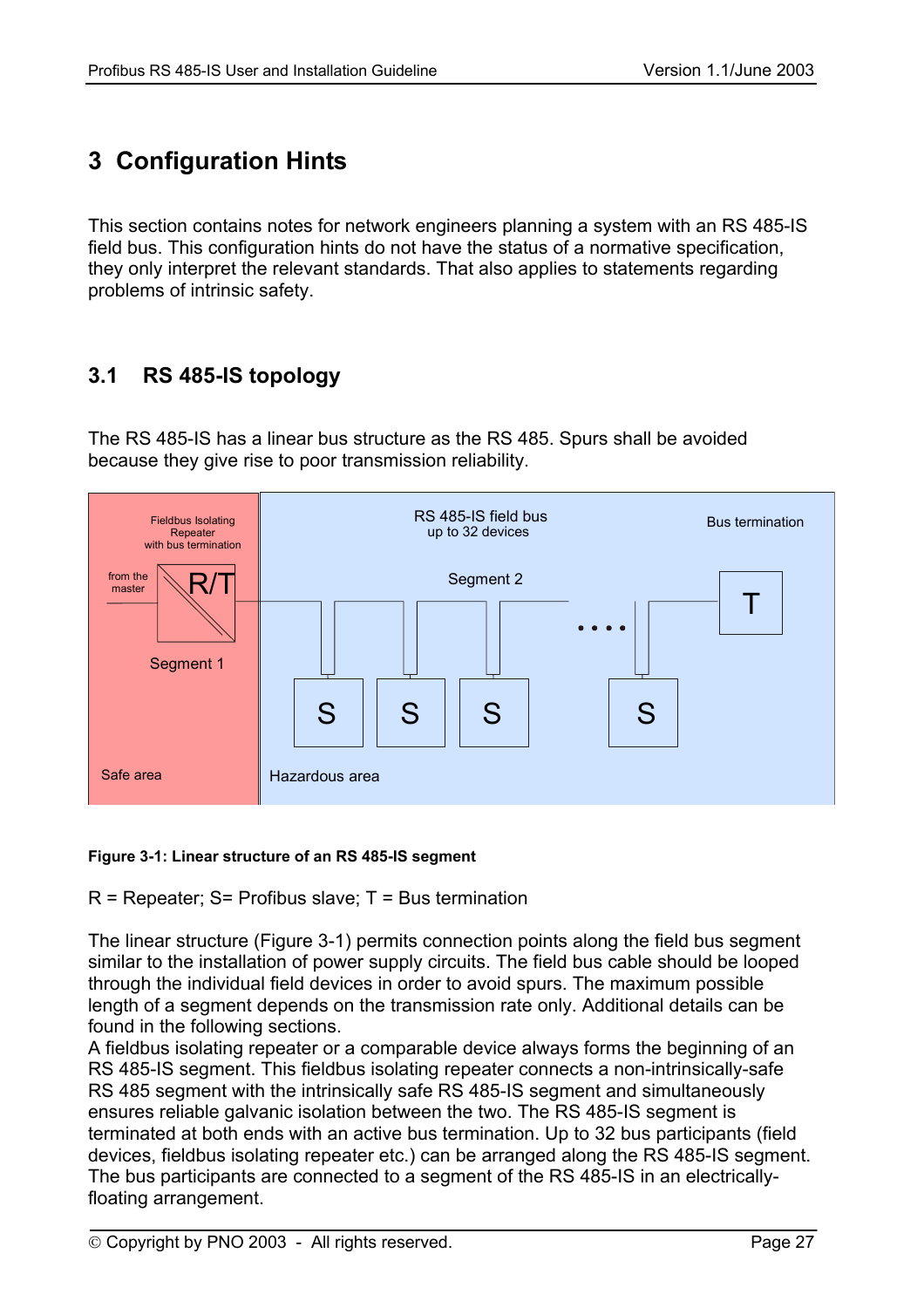

#### **Figure 3-2: Bus extension, one possible bus structure**

#### $R$  = Repeater; S = Profibus slave; T = Bus termination

Figure 3-2 shows an example of the set-up and the segmentation of a Profibus system with fieldbus isolating repeaters. The RS 485-IS segments 2 and 3 are intrinsically safe. The fieldbus isolating repeater between the intrinsically safe segments 2 and 3 must maintain galvanic isolation in accordance with the relevant standard (e.g. EN 50020 /5/). The number of cascadable repeaters depends on the signal distortion and the delay of the signal (pay attention to the manufacturer's specifications).

Segment 3 in Figure 3-2 is started by means of a fieldbus isolating repeater in the middle of segment 3. Bus termination is provided at one end by means of an active bus termination and at the other end by means of another fieldbus isolating repeater which opens segment 4 into the safe area.

The bus terminations of an RS 485-IS segment can be located in a fieldbus isolating repeater, in an active bus termination (as a stand-alone device) or in a connector powered from a field device.

The repeater between segments 2 and 3 in Figure 3-2 must be installed either outside of the hazardous area, as associated apparatus. The installation in the hazardous area requires additional explosion protection measures (e.g. Ex e, Ex d, Ex i etc.)..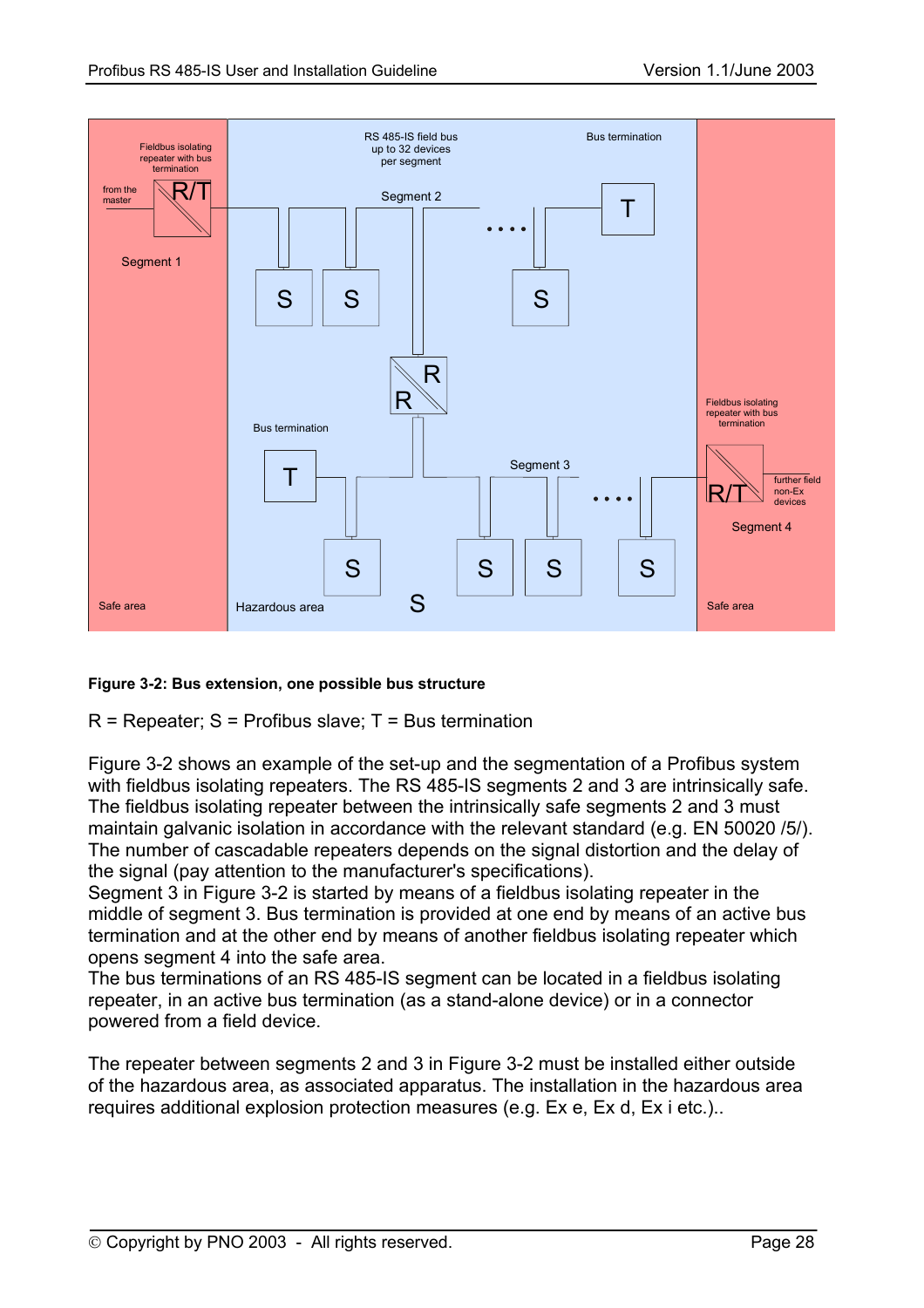### <span id="page-28-0"></span>**3.2 Certification and labelling**

The manufacturers have the obligation to manufacture their equipment (devices) in accordance with the relevant European directives and to confirm this by the issue of a declaration of conformity and the attachment of the CE mark.

The basis for the manufacturer's declaration of conformity is the testing and certification of the equipment (devices) and the issue of a EC-examination certificate by a notified body.

The manufacturer of the equipment (devices) must deliver all necessary data (documentation) for a safe installation of the equipment (devices) in a field bus installation (data sheet, EC-examination certificate and instructions) to the operator. The operator is responsible for installing the equipment (devices) in accordance with the documentation and national regulations for installation.

According to EN 60079-14 /7/, it is permissible to connect several intrinsically safe circuits together. The intrinsic safety of the overall system must be verified by means of theoretical calculations or by a spark test. The results in the PTB – Mitteilungen /1/ consider theoretically the connection of several intrinsically safe devices, to form a field bus system.

If the limiting values specified in the PTB – Mitteilungen /1/ are adhered to, the resulting field bus system is intrinsically safe and may be installed in hazardous areas zone 1 in accordance with the directive 99/92 EC /8/.

### **3.2.1 Certificates of individual devices**

First of all, it is assumed that the bus devices, i.e. **field units**, **hand held devices**, **gateways**, **repeaters** etc., are certified as explosion-protected devices in accordance with the directive 94/9 EC /9/. The instructions of the bus devices must contain the declaration that the intrinsically safe circuits for the field bus connection are in accordance with the PTB – Mitteilungen  $/1/$ . The maximum output voltage  $U_0$ , the maximum output current  $I_0$ , the output characteristic, the maximum input voltage  $U_i$  and the effective internal inductance and capacitance on the field bus interface must be specified.

The certificate must also include a note regarding the required galvanic isolation between the field bus circuit and other circuits.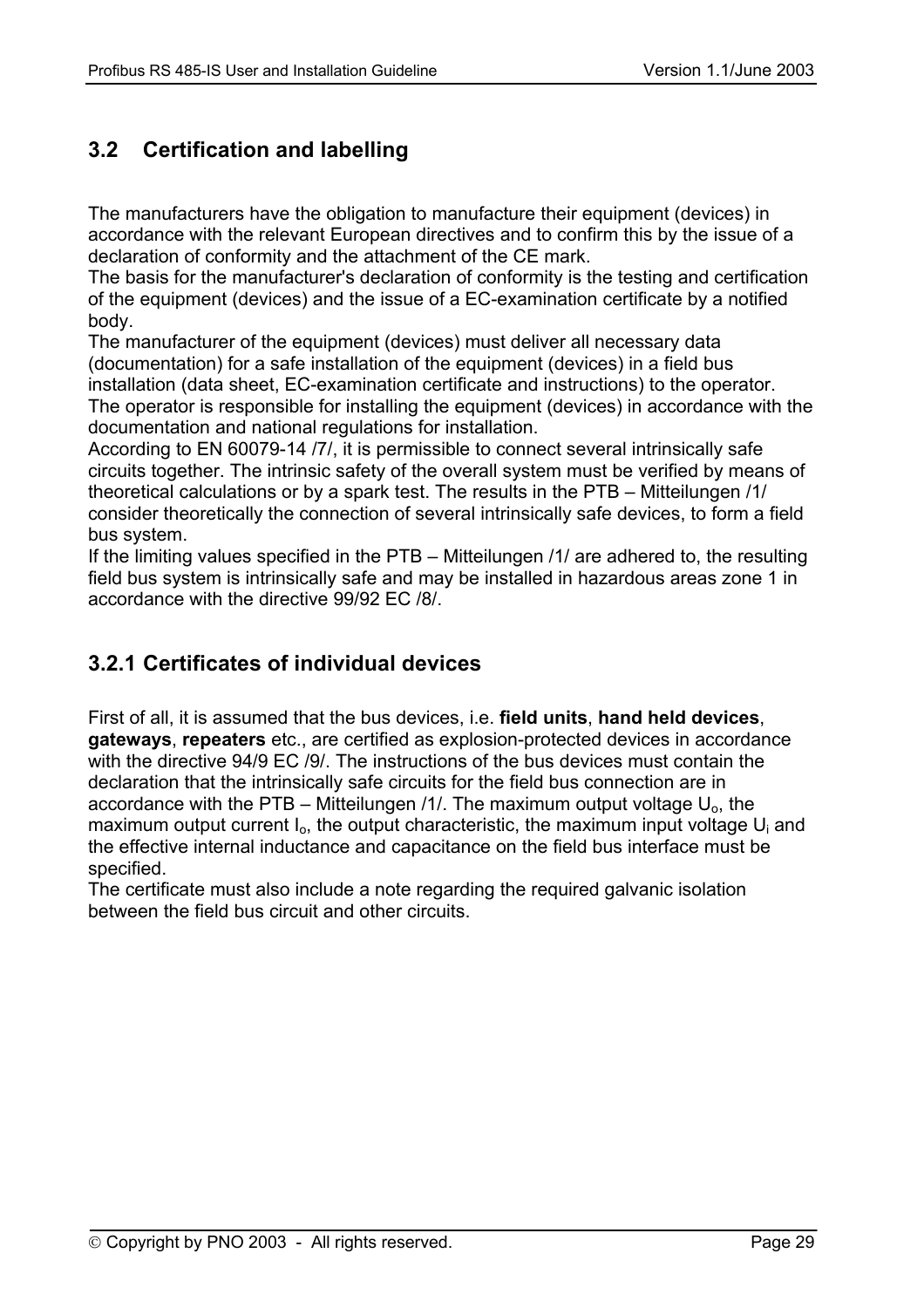### <span id="page-29-0"></span>**3.3 Field bus cable**

#### **3.3.1 Cable parameters**

The field bus cable is specified in IEC 61158/IEC61784 /3/ as cable type A and shall comply with the cable parameters in table 3-1. The type-B cable also described in IEC 61158/IEC61784 /3/ is obsolete and should no longer be used.

Table 3-1 shows the cable parameters of the standard type-A cable. Special requirements in accordance with EN 60079-14 /7/ shall be taken into account for the installation in hazardous areas.

| Parameter                                    | Cable type A                        | Limiting safety values                                                          |
|----------------------------------------------|-------------------------------------|---------------------------------------------------------------------------------|
| Surge impedance $(\Omega)$                   | 135165 at a frequency of<br>320 MHz | not relevant                                                                    |
| Working capacitance (nF / km)                | $\leq 30$                           | not relevant                                                                    |
| Wire diameter (mm)                           | > 0.64                              | > 0.1 single wire for a fine-stranded<br>conductor <sup>1</sup><br>$> 0.35^{2}$ |
| Core cross-sectional area (mm <sup>2</sup> ) | > 0.34                              | $> 0.0962^{2}$                                                                  |
| Loop resistance $(\Omega / km)$              | $\leq 110$                          | not relevant                                                                    |
| L/R ratio ( $\mu$ H / $\Omega$ )             | $\leq 15$                           | $\leq$ 15 for the lowest ambient temperature <sup>3)</sup>                      |

1) In accordance with the installation rules in EN 60079-14. The wire ends of fine-stranded conductors must be protected against separation of the strands, e.g. by means of cable lugs or core end sleeves,.

2) This minimum value applies for a maximum ambient temperature of 40 °C and the temperature class T6 for a total current in the field bus cable of max. 4.8 A. According to EN 50 020 /5/

3) Cable type A fulfils this requirement for a ambient temperature above –40 °C.

#### **Table 3-1: Cable parameters (function- and safety-related)**

Installations in accordance with the PTB – Mitteilungen /1/ are not subject to any safetyrelated limitations if the limiting values specified in Table 3-1 are met. To differ from these limiting values is not generally forbidden, but must be examined in each individual case.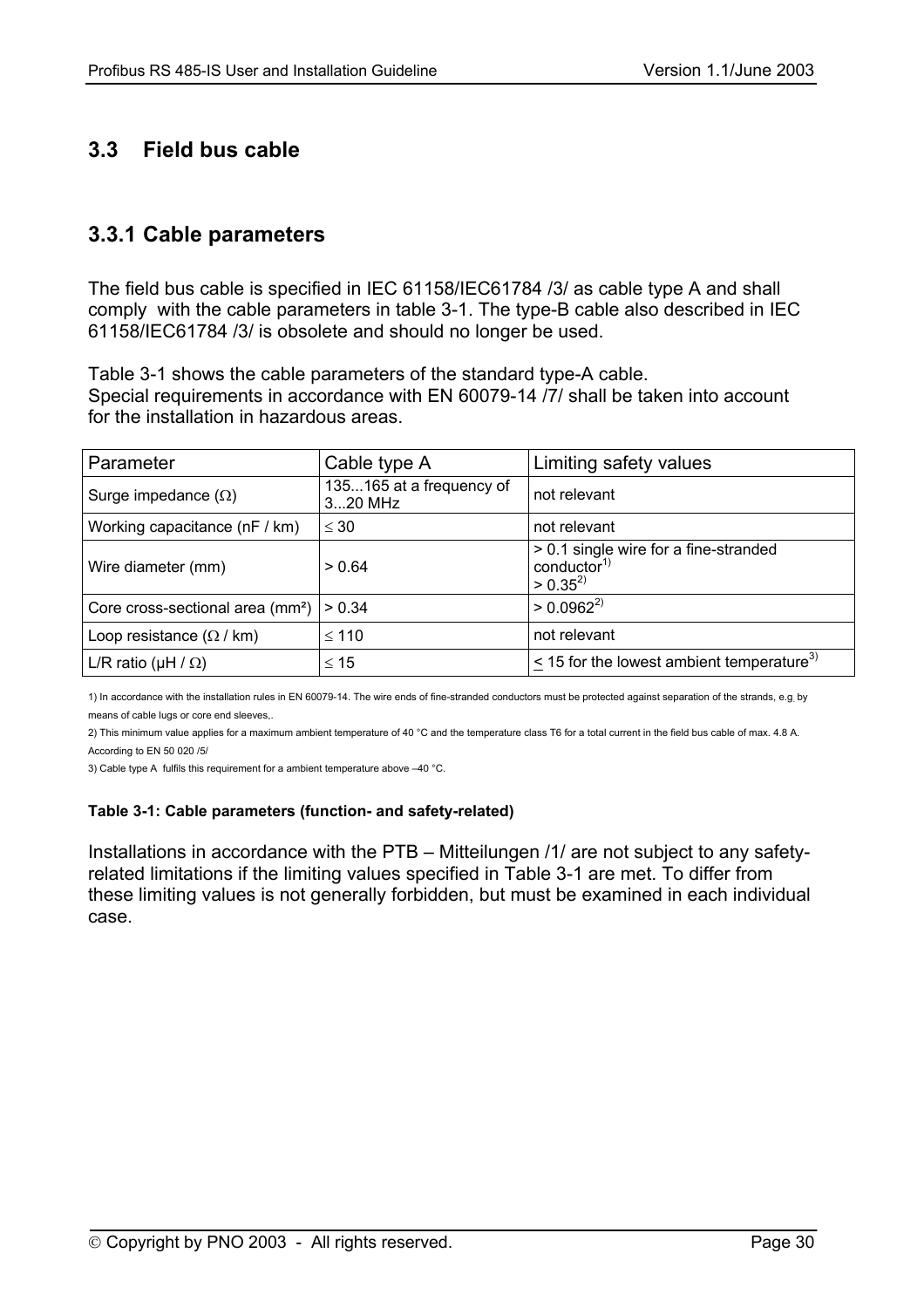#### <span id="page-30-0"></span>**3.3.2 Relationship between cable cross-section (diameter), temperature class, ampacity and ambient temperature**

EN 50020 /5/ deals with this relationship only in the temperature range from -20 °C to  $40 °C$ .

To get information on the ampacity at other ambient temperatures, this must be deduced from the existing requirements of EN 50020 /5/.

In the case of the RS 485-IS, a maximum current of 4.8 A occurs in the field bus cable. This necessitates a wire cross-section of  $\geq 0.0962$  mm<sup>2</sup> (diameter:  $\geq 0.35$  mm) for a cable used in T6 and for a maximum ambient temperature of 40 °C. Because the permissible surface temperature of the cable shall not exceed 80 °C in the case of T6, the maximum temperature rise is 40 K for 4.8 A and the above-specified wire crosssection.

For cables deployed in T4 and higher ambient temperatures than 40 °C, the sum of the ambient temperature and the cable's temperature rise must not exceed 130 °C for a current of 4.8 A.

In all cases, the insulation of the cable must be suitable for the maximum expected cable temperatures.

### **3.3.3 Maximum cable length**

With the specified cable parameters of the standard cable (cable type A) and taking into account the permissible attenuation, reflection and distortion, the following segment lengths are allowed in relation to the data transmission rate:

| data transmission rate<br>(kBit / s)         | $\leq 93.75$ | 187.5 | 500 | 1500 |
|----------------------------------------------|--------------|-------|-----|------|
| $\vert$ max. segment length (m) $\vert$ 1200 |              | 1000  | 400 | 200  |

#### **Table 3.2: Cable lengths per segment in relation to the data transmission rate**

The network can be expanded using repeaters. The above-specified limiting values apply for each separate bus segment. The maximum number of repeaters between two bus devices depends on the signal delay and can be found in the product manual of the relevant device.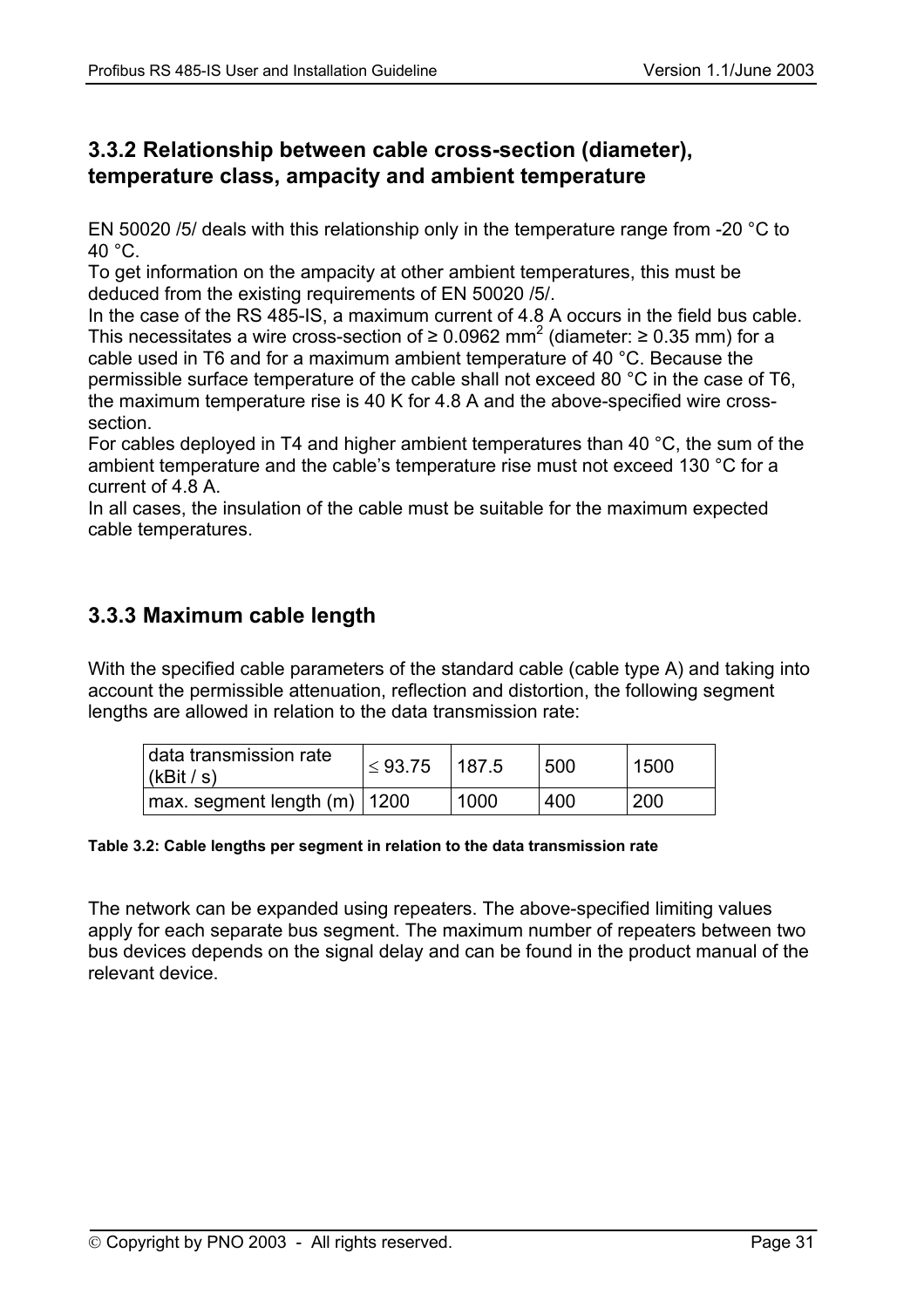### <span id="page-31-0"></span>**3.4 Bus termination**

In order to minimise cable reflections and to ensure a defined idle level on the field bus cable, the cable must be terminated at both ends with a bus termination. The two-ended bus termination ensures the idle level on the field bus segment (see Table 2-2). The idle level is also adhered to in the worst case (the communication devices are placed close to one end of the bus and consequently represent an additional load on account of their input resistances).

Note: Within a given RS 485-IS network, only bus terminations which are suitable and certified for that network may be deployed.

### **3.5 Shielding and earthing**

For the operation of an installation with field bus systems, the earthing concept and thereby also the shielding of the electrical cables is a very important issue. When finalising the earthing concept, the following aspects should be taken into consideration:

- Ensuring electromagnetic compatibility (EMC)
- **Explosion protection**
- Human safety

Earthing means a "permanent connection to the equipotential bonding system via a sufficiently low-impedance connection with adequate current loading capacity in order to keep overvoltages out of connected devices and away from persons".

Conventional field units (e.g. with a 4-20 mA interface) which are connected via twowire cables with isolating repeaters in the control room process DC signals or lowfrequency AC signals. The influence of wire-conducted noise signals with higher frequencies can be suppressed by means of appropriate input filters having a low cut-off frequency. Thus, for such devices, a predominantly electrostatically acting cable shield (earthed on one side) is sufficient. For this reason, the earthing of the cable shield on one side developed to become the "classical" earthing concept in process technology. Nonetheless, in field bus systems, the usable frequency for the transmission of the signals is considerably higher - and the requirements placed on the earthing concept of the system accordingly tougher. Where AC signals are being processed, the components and also the interconnection of elements, such as e.g. cables, must be protected against the influence of electromagnetic fields. The protective measures should create a complete encapsulation around the sensitive components. The larger the processed signal frequencies in the systems, the greater the requirement placed on the completeness of this gapless protective encapsulation. A shielding and earthing concept which satisfies these requirements constitutes the basis for the EMC tests performed by the device manufacturers.

In order to meet the described requirements, shields of cables must be connected with the terminal locations in the devices intended for this purpose. When connecting the shields, a low-impedance connection should be ensured - considering the high noise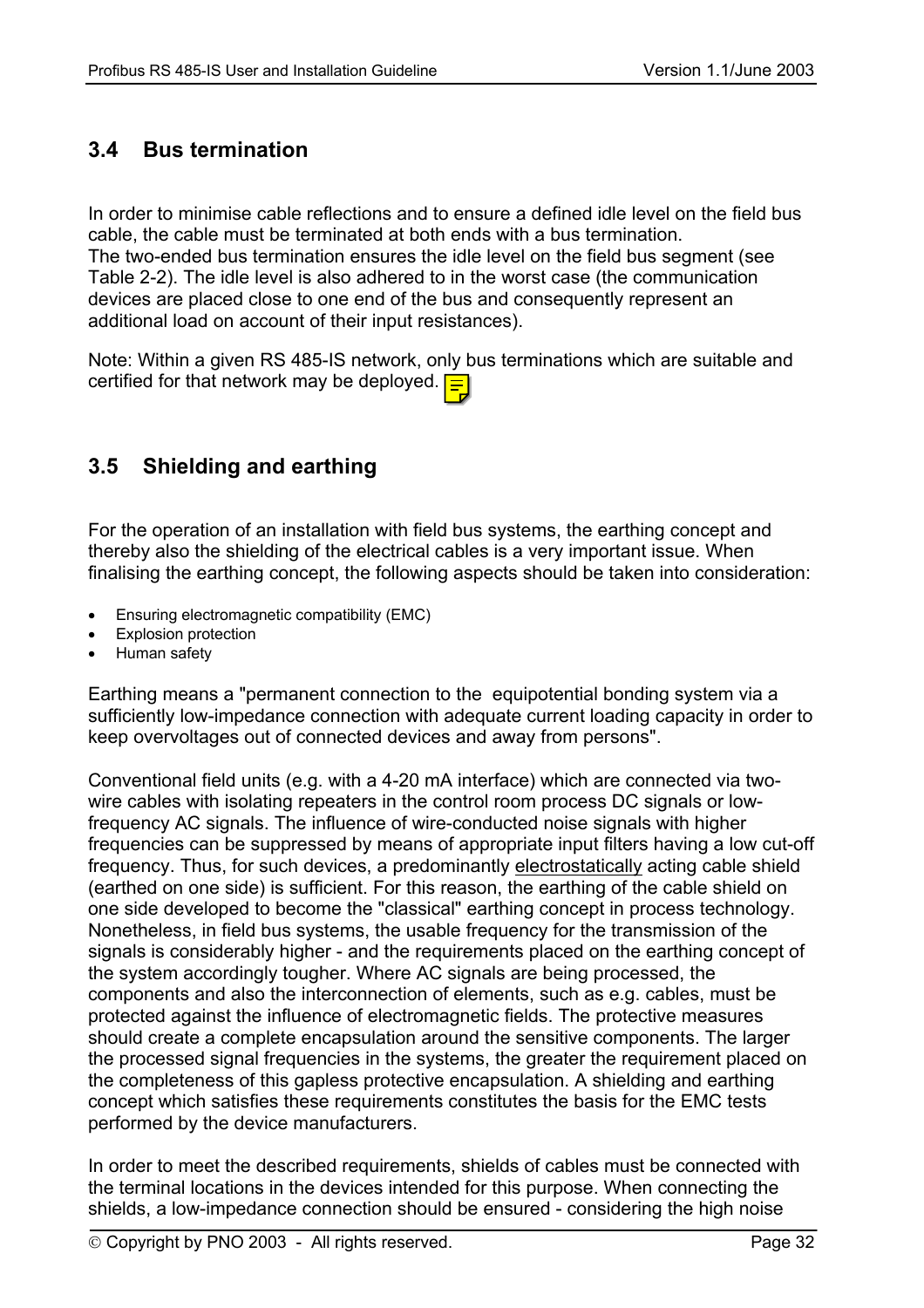frequencies. This applies not only for the connection of the cable shields, but also for the grounding connection of the device. Extended wires usually do not meet this requirements.

For the shielding and earthing measures to have their optimum effect, the devices and shields must be earthed more than once (see Figure 3-3). According to EN 60079- 14:1997 /7/ Section 12.2.2.3, this method, which is optimal for electromagnetic compatibility and human safety, can be utilised without restriction in the area of the entire installation.

#### *If the installation is made and maintained that it can be ensured with a high degree of certainty that a potential equalisation exists between each end of the circuit (i.e. between the hazardous area and safe area) then – if desired – cable screens and conducting screens at both ends of the cable and the screens at intermediate points, may be connected to earth, if necessary.*

In the process, it must be remembered that in the hazardous area as per EN 60079-14 /7/, Section 6.3, an equipotential bonding system is an absolute requirement anyway. The measures detailed there (inclusion of protective conductors, protective tubes, metallic cable shields, cable reinforcements and metallic components) can be supplemented using the following measures:

- Laying of the bus cables on metallic cable trays.
- Incorporation of the cable tray into the equipotential bonding system
- Interconnections of the cable trays among each other and to metallic components these interconnections should be safe, be of sufficient current-loading capacity and be of a high-frequency-technology and low-impedance design



#### **Figure 3-3: Ideal combination of shielding and earthing**

By taking these measures, it is possible to at least create "equipotential islands" (areas free of potential differences). Low-frequency transient currents (50/60 Hz and harmonics) on the shielding, such as for example those which can develop due to potential differences between "equipotential islands", have practically no noise impact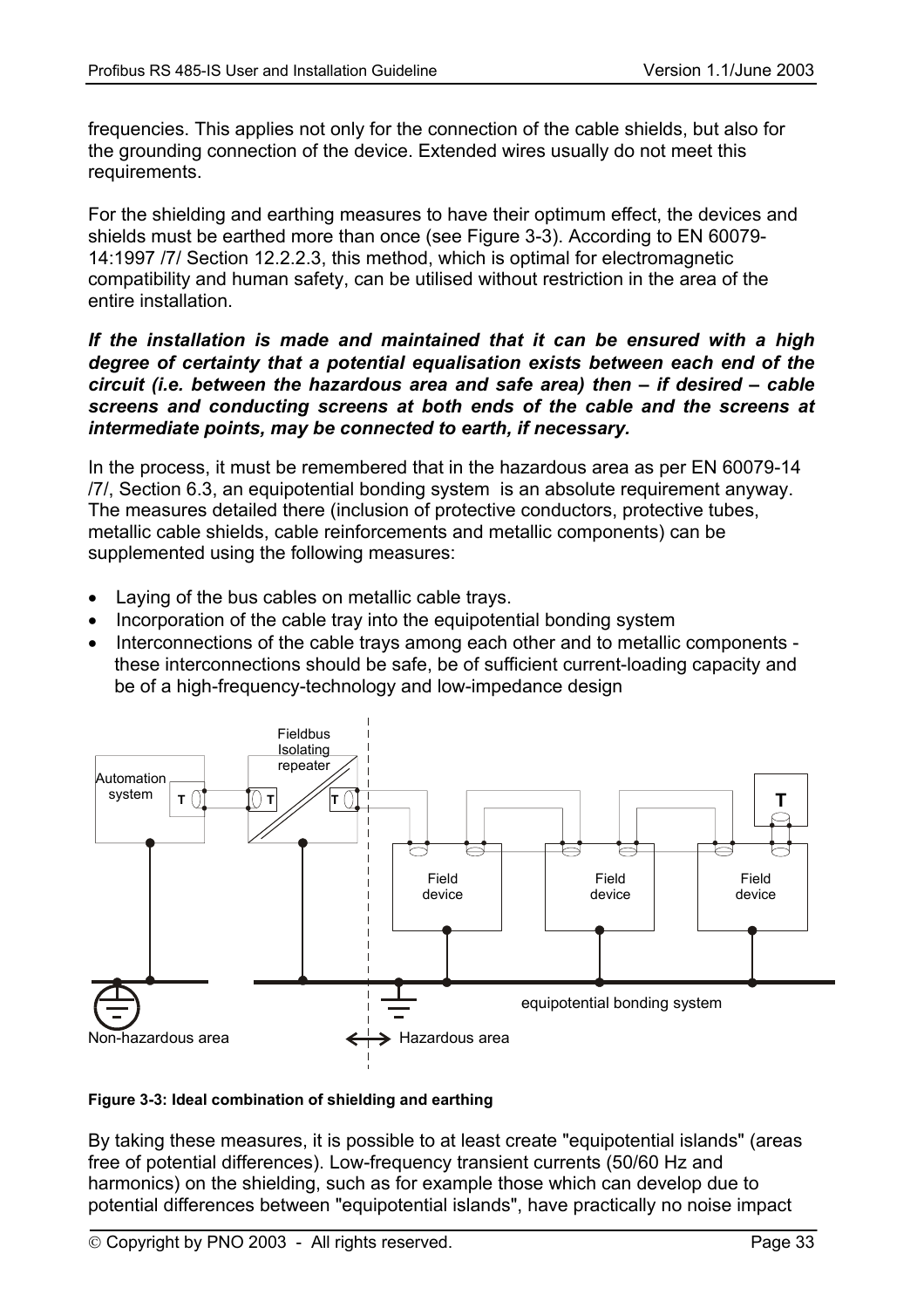<span id="page-33-0"></span>on account of the high common mode rejection ratio of the overall system and the highpass effect of the reception filter in the case of AC-interconnected systems such as PROFIBUS-RS 485. It must nevertheless be ensured that these transient currents do not damage the cable and cannot induce ignitable sparks in the hazardous area. This can be achieved e.g. by means of a potential equalisation cable having a broad crosssection and laid parallel to the bus cable.

In order to prevent impermissible energy potentials from being carried into the hazardous area, the cable shield must be connected "safely" to the equipotential bonding system at all points of transition between the safe and hazardous areas. Here, "safely" means that the individual conductors of the cable shield be twisted, be protected from splaying by means of an end covering sleeve and be connected to an appropriate screw terminal.

The connection of the cable shields within the hazardous area is not relevant to safety. It can be realised using conventional shield terminals (clamp straps).

#### **3.6 Selection and interconnection of components**

When selecting the individual components, it must be ensured that all components are in accordance with the requirements of the PTB – Mitteilungen /1/ as far as their safetyrelated data are concerned.

In RS-485-IS bus segments compliant with PTB – Mitteilungen /1/, only components which are labelled as intrinsically safe electrical equipment or as associated electrical equipment in accordance with the relevant standard (e.g. EN 50020 /5/) may be installed.

The whole field bus must be installed and operated as galvanically isolated from other circuits and from earth. An earth connection of one of the two wires A or B is not permissible along the RS 485-IS segment. All left open connections for the RS 485-IS (e.g. male connectors open wire ends) must be protected against unattended connections to other circuits or earth by using appropriate insulation caps or similar protection techniques .

For EMC reasons, the cable shield along the RS 485-IS segment should be connected to the equipotential bonding system at the entry/exit point of a housing. For this purpose, the equipotential bonding system in the area of the field bus segment must be ensured to a high degree, see EN 60079-14:1997 /7/ 12.2.2.3 Section b).

The safety-related limiting values must be chosen in accordance with Section 2.1. In order to achieve an unambiguous assignment of the bus components, the product manual must, in accordance with directive 94/9 EC /9/, contain a reference to PTB – Mitteilungen /1/. Only in this way it will be possible to operate components of different manufacturers on the same field-bus segment.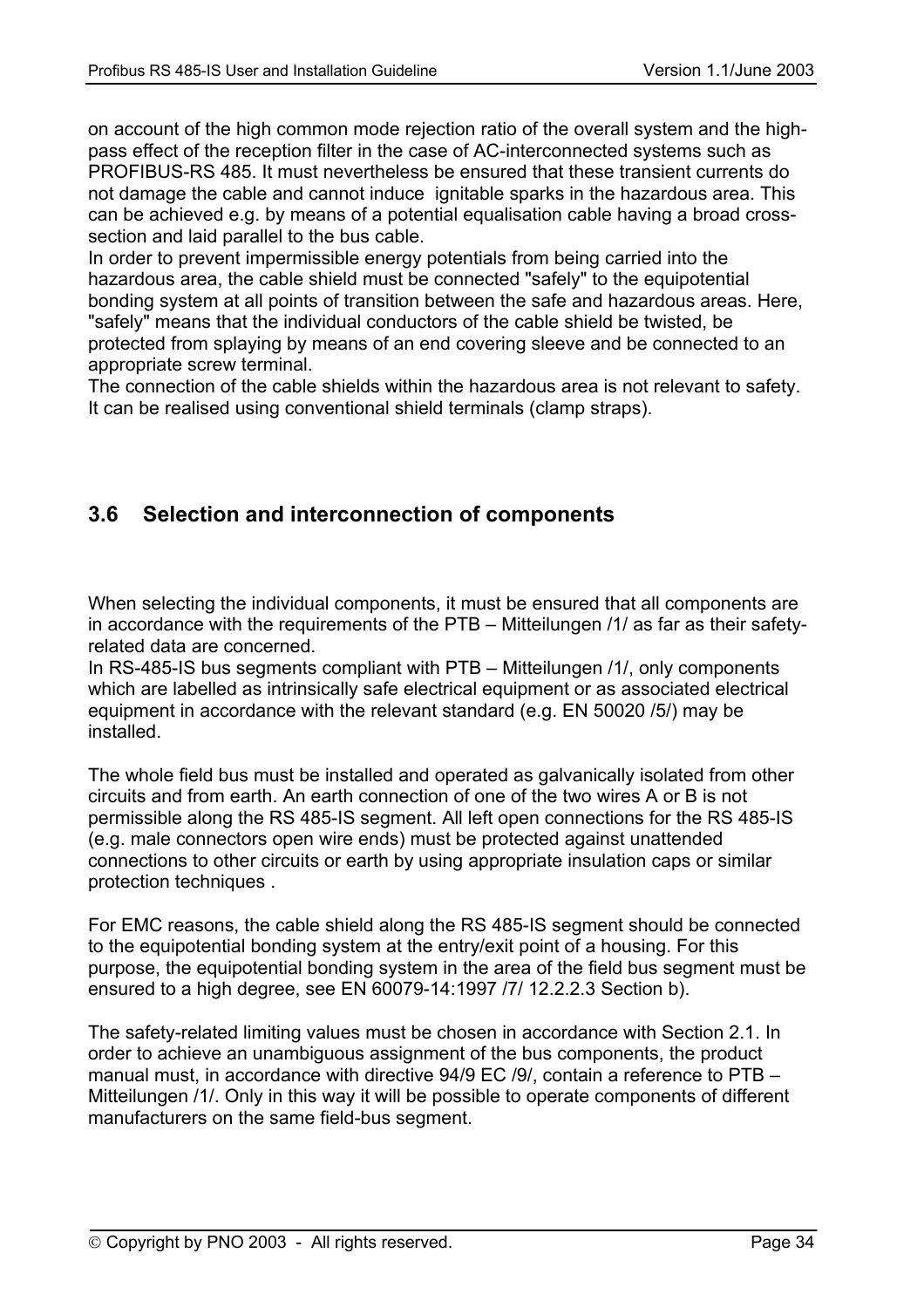Strategy for selecting the components:

- Check the product manual whether the device is in accordance with PTB Mitteilungen /1/.
- Check whether the device is in accordance with this PNO guideline (certificate, functional technology).
- Check whether the cable is in accordance with the specification for cable type A (IEC 61158/IEC61784 /3/) (L´, C´ and R´).

Check whether the cable fulfils the explosion-protection regulations ( e.g. EN 50014 /19/, EN 50020 /5/ and EN 60079-14 /7/ for insulation, minimum conductor diameter etc.).

Procedure for connecting the components together within one physical segment:

Verification of explosion protection:

- 1. Verification whether all devices (field units, fieldbus isolating repeaters, bus terminations [power dissipation], connectors [current loading capacity]) are in accordance with relevant standard (e.g. directive 94/9 EC /9/) and with this guideline.
- 2. Verification that the maximum output current of each device is  $I_0 \le 149$  mA. (exception: external active bus terminator  $I_0 \leq 16$  mA)
- 3. Verification that the maximum number of devices at the fieldbus is ≤32. (additionally 2 external active bus terminator are allowed)
- 4. Verification that the maximum output voltage of each device is  $U_0 \leq 4.2$  V.
- 5. Verification that the maximum L/R ratio of the cable employed L/R<sub>cable</sub>  $\leq$  15 µH/Ohm (for the minimum ambient temperature of the cable).
- 6. Verification if the equipotential bonding system is in accordance with the relevant standard (e.g. EN 60079-14:1997 /7/ 12.2.2.3 Section b), where necessary.

Verification of the functional technology:

- 1. Verification that the number of devices per bus segment is  $\leq$  32 (field devices and fieldbus isolating repeaters).
- 2. Verification that the bus segment length is in accordance with the chosen data transmission rate.
- 3. Verification that the number of repeaters within one Profibus segment is  $\leq$  the maximum permitted number (see the product manual of applied repeater).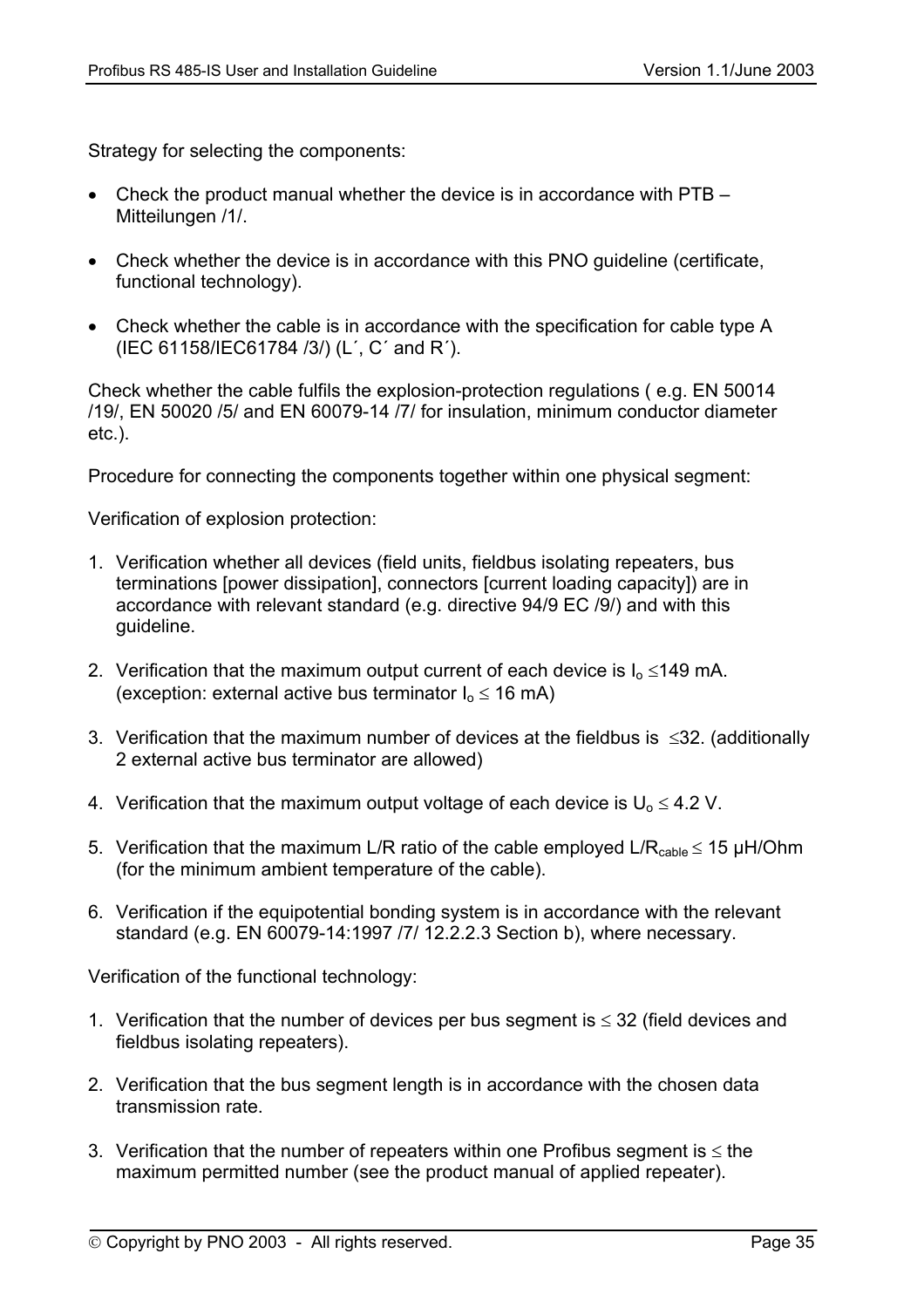4. Verification that the bus idle time for the direction changeover of the linking elements employed (fieldbus isolating repeaters) is adhered to.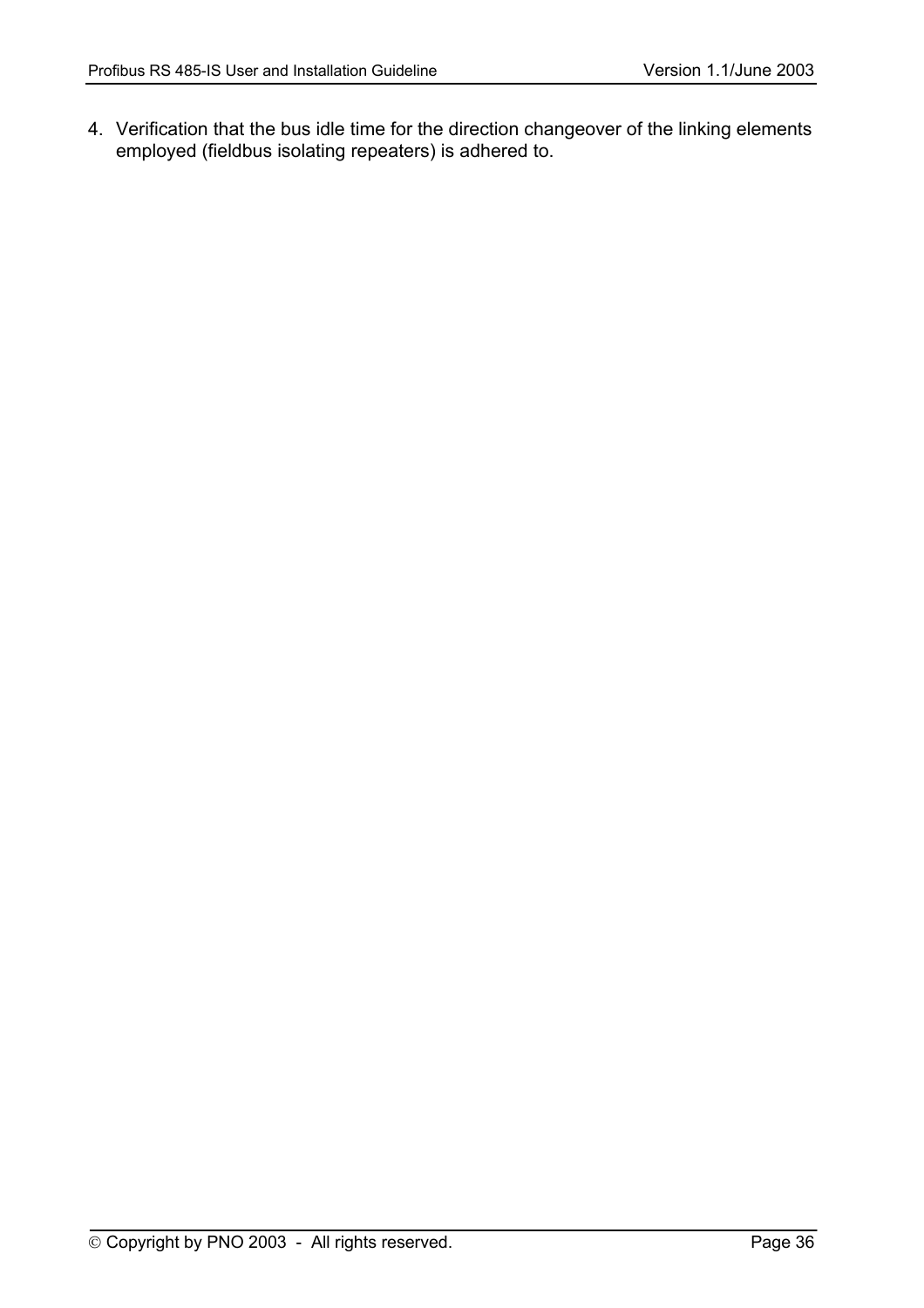## <span id="page-36-0"></span>**4 References**

| 11/        | Krämer, M.                      | PTB-Mitteilungen, 113 Jahrgang, Heft 2/2003,<br>Die Bewertung der Zündfähigkeit eigensicherer<br>Stromkreise anhand eines Rechenverfahrens.<br>Abschnitt: Der eigensichere RS 485 Feldbus als<br>Anwendungsbeispiel.                                                                                                |
|------------|---------------------------------|---------------------------------------------------------------------------------------------------------------------------------------------------------------------------------------------------------------------------------------------------------------------------------------------------------------------|
| 2          | Johannsmeyer, U.,<br>Krämer, M. | Intrinsic Safety concept for the fast field bus on the base<br>of RS 485<br>atp - Automatisierungstechnische Praxis 43 (2001) Heft<br>10 Seite 34-37                                                                                                                                                                |
| /3/        | IEC 61158-2/                    | Fieldbus standard for use in industrial control systems -<br>Part 2: Physical Layer specification and service definition                                                                                                                                                                                            |
|            | IEC 61784-1                     | Digital data communications for measurement and<br>control - Part 1: Profile sets for continuous and discrete<br>manufacturing relative to fieldbus use in industrial control<br>systems                                                                                                                            |
| /4/<br>/5/ | EIA-485<br>EN 50020             | <b>ANSI Standard</b><br>Electrical apparatus for potentially explosive<br>atmospheres - Intrinsic safety "i"                                                                                                                                                                                                        |
| /6/<br> 7  | order no. 2.142<br>EN 60079-14  | <b>PROFIBUS Interconnection Technology</b><br>Electrical apparatus for explosive gas atmospheres -<br>Part 14: Electrical installations in hazardous areas (other<br>than mines)                                                                                                                                    |
| /8/        | Directive 99/92 EC              | OF THE EUROPEAN PARLIAMENT AND OF THE<br><b>COUNCIL of 16 December 1999</b><br>on minimum requirements for improving the safety and<br>health protection of workers potentially at<br>risk from explosive atmospheres (15th individual<br>Directive within the meaning of Article 16(1) of<br>Directive 89/391/EEC) |
| /9/        | directive 94/9 EC               | OF THE EUROPEAN PARLIAMENT AND OF THE<br>COUNCIL of 23 March 1994<br>On the approximation of the laws of the member states<br>concerning equipment and protective systems intended                                                                                                                                  |
| /10/       | EN 50 014                       | for use in potentially explosive atmospheres.<br>Electrical apparatus for potentially explosive<br>atmospheres General requirements                                                                                                                                                                                 |